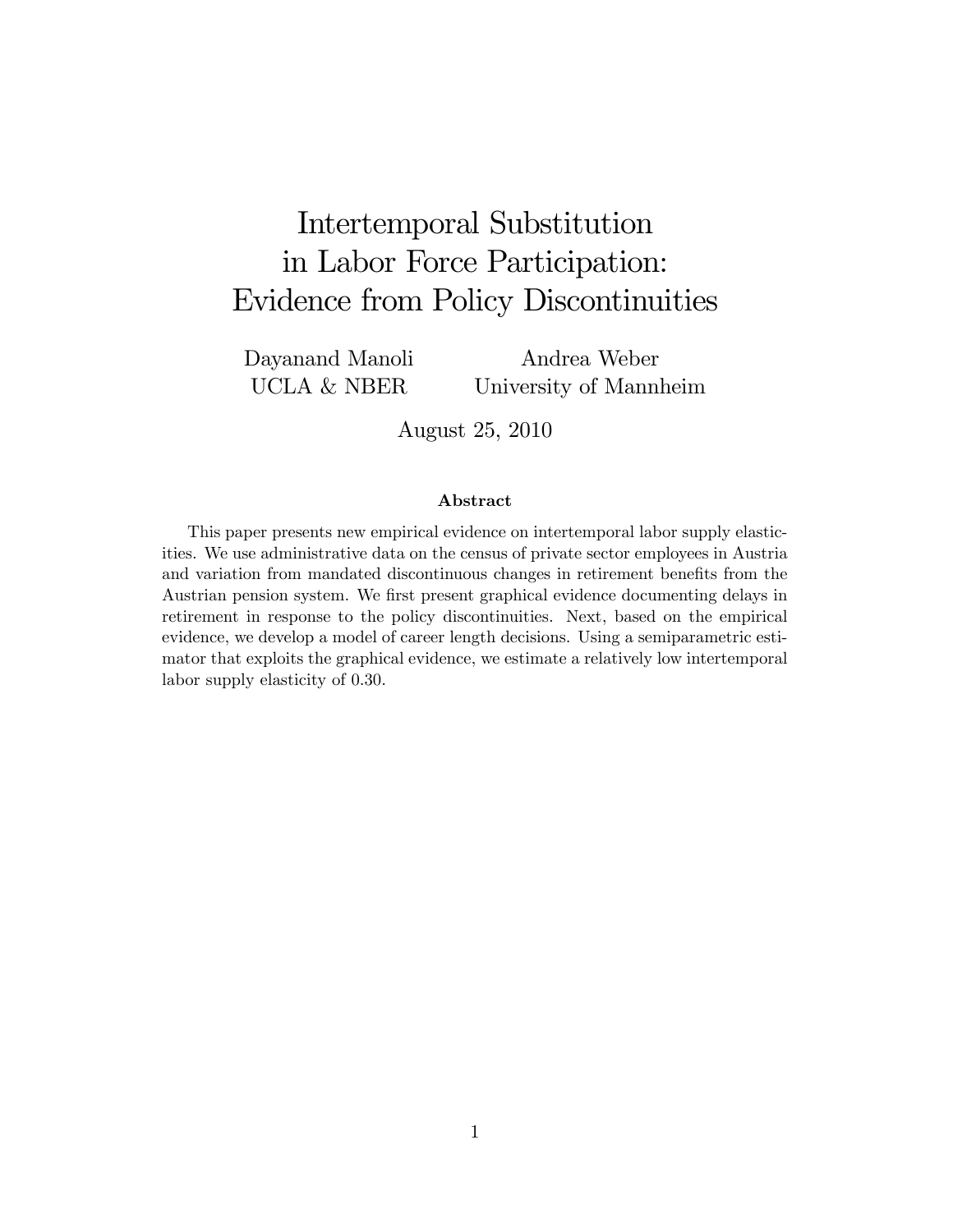# 1 Introduction

The theory of intertemporal labor supply is the workhorse theory of dynamic labor supply decisions in economics. In various applications of this theory in macroeconomics, labor economics and public economics, the intertemporal labor supply elasticity plays a central role in understanding business cycle fluctuations, life-cycle labor supply, and responses to income tax and transfer programs. Despite its importance in many macroeconomic and microeconomic models, there is wide-spread debate regarding the magnitude of this intertemporal labor supply elasticity with the higher and lower elasticities having vastly different policy implications.

In this study, we provide new empirical evidence on intertemporal labor supply elasticities using responses to policy discontinuities in retirement benefits in Austria. We first present nonparametric graphical evidence documenting individuals' labor supply responses to the policy discontinuities. Next, we develop a semiparametric elasticity estimator that exploits the observed labor supply responses. Based on the observed patterns in individuals' retirement decisions, we estimate an intertemporal labor supply elasticity of 0.30. Thus, standard intertemporal labor supply models that rely on high intertemporal labor supply elasticities would be at odds with the observed data presented in this study.

There has been significant research on intertemporal labor supply elasticities yielding a wide range of values.<sup>1</sup>. Some recent efforts to distinguish between higher and lower elasticities have focused on the distinction between the intensive and extensive margins of labor supply decisions (see Rogerson and Wallenius (2009) and Ljungqvist and Sargent  $(2010)^2$ ). Intuitively, elasticities based on intensive margin (hours of work in a given time period) decisions may be small while elasticities based on extensive margin (career length) decisions may be large. While some previous studies have focused only on intensive margin labor supply decisions, we are able to estimate an intertemporal labor supply elasticity while focusing explicitly on extensive margin decisions. In particular, we estimate an extensive margin Frisch elasticity, or more intuitively, an elasticity of career length with respect to

<sup>&</sup>lt;sup>1</sup>See Blundell and MaCurdy (1999) for a survey of the microeconomic evidence of intertemporal substitution in labor supply. For macroeconomic evidence, see Prescott (2006), Mulligan (1999), Ohanian et al (2008), Rogerson and Wallenius (2009) and Ljungqvist et al (2006). Keane and Rogerson (2010) survey both microeconomic and macroeconomic evidence on intertemporal labor supply elasticities; these authors also discuss efforts to reconcile higher elasticities based on macroeconomic evidence with lower elasticities from microeconomic evidence.

 $^{2}$ In earlier research, Heckman (1993) emphasizes the distinction between intensive and extensive margin labor supply decisions.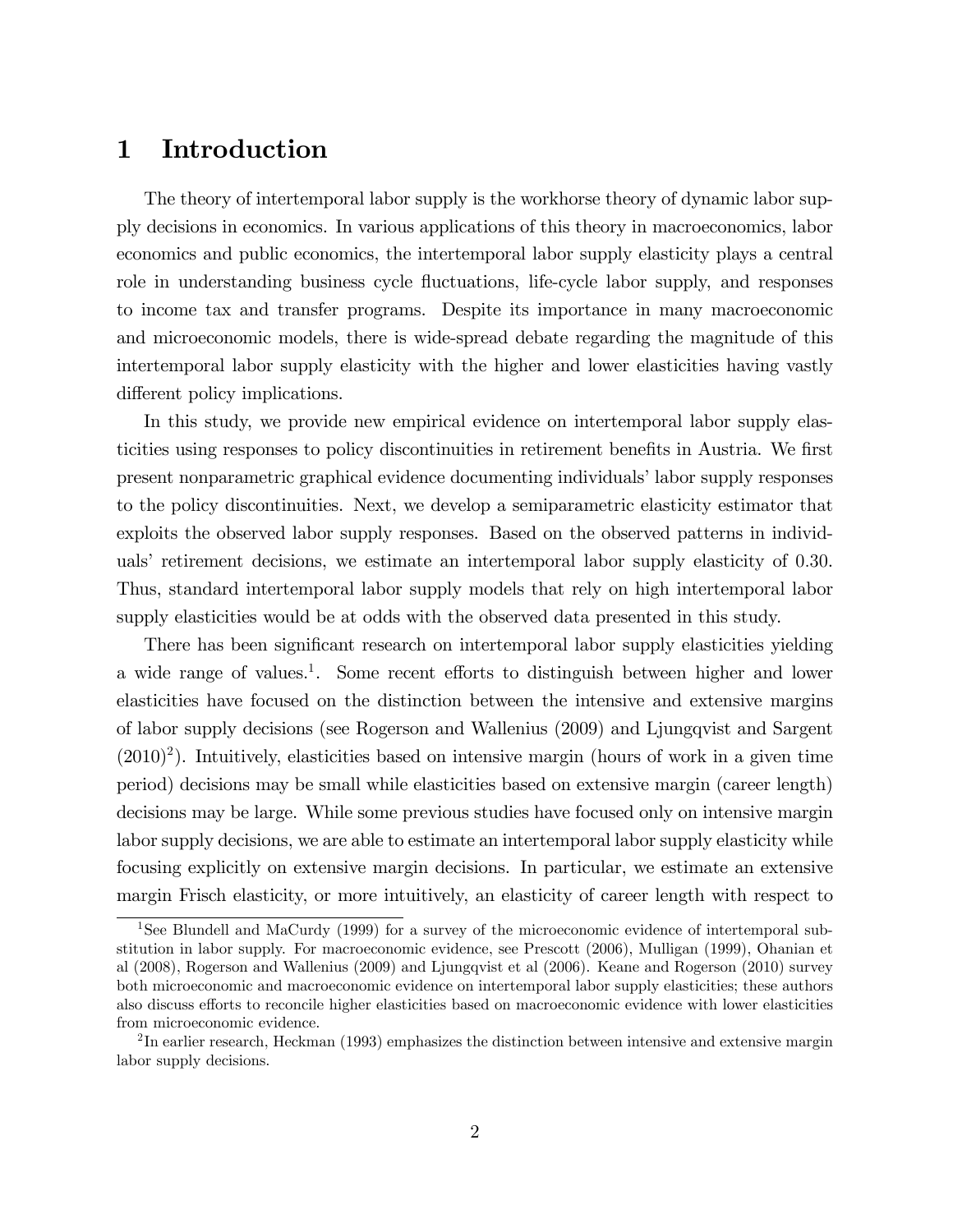anticipated wages.

The policy discontinuities exploited in this study arise because retirement benefits in Austria increase discontinuously once individuals complete specific threshold amounts of tenure prior to their retirements. We examine behavior before and after these tenure thresholds to determine if individuals extend their careers in response to the anticipated discontinuous increases in benefits. Graphical evidence indicates excess retirements just after the thresholds and reduced retirements just prior to the thresholds. We then use a standard labor supply model to develop semiparametric estimator for the elasticity of career length with respect to anticipated wages based on the graphical evidence.<sup>3</sup> While previous structural estimation strategies have often been forced to make specific distributional assumptions to recover structural parameters, we are able to recover a policy-relevant structural parameter from a quasi-experimental design without having to make these parametric assumptions.

This paper is organized as follows. Section 2 discusses both the institutional background regarding the Austrian pension system and the administrative data from the Austrian Social Security Database. Section 3 presents a nonparametric graphical analysis of the data. Section 4 develops an intertemporal labor supply model based on the empirical evidence presented in section 3. Section 5 develops the elasticity estimation strategy and then presents the estimation results. Section 6 concludes.

# 2 Institutional Background & Data

### 2.1 Retirement Benefits in Austria

There are two forms of government-mandated retirement benefits in Austria: (1) governmentprovided pension benefits and  $(2)$  employer-provided severance payments. We start with the description of severance payments since these payments are the primary focus of the current study. The employer-provided severance payments are made to private sector employees who have accumulated sufficient years of tenure by the time of their retirement. Tenure is defined as uninterrupted employment time with a given employer and retirement is based on claiming a government-provided pension. The payments must be made within 4 weeks of claiming a pension according to the following schedule. If an employee has

<sup>&</sup>lt;sup>3</sup>While this estimator relies on discontinuities in individuals' budget constraints, it is similar in spirit to previous bunching estimators that exploit kinks in individualsíbudget constraints (see Saez (1999, 2009) and Chetty et al (2009)).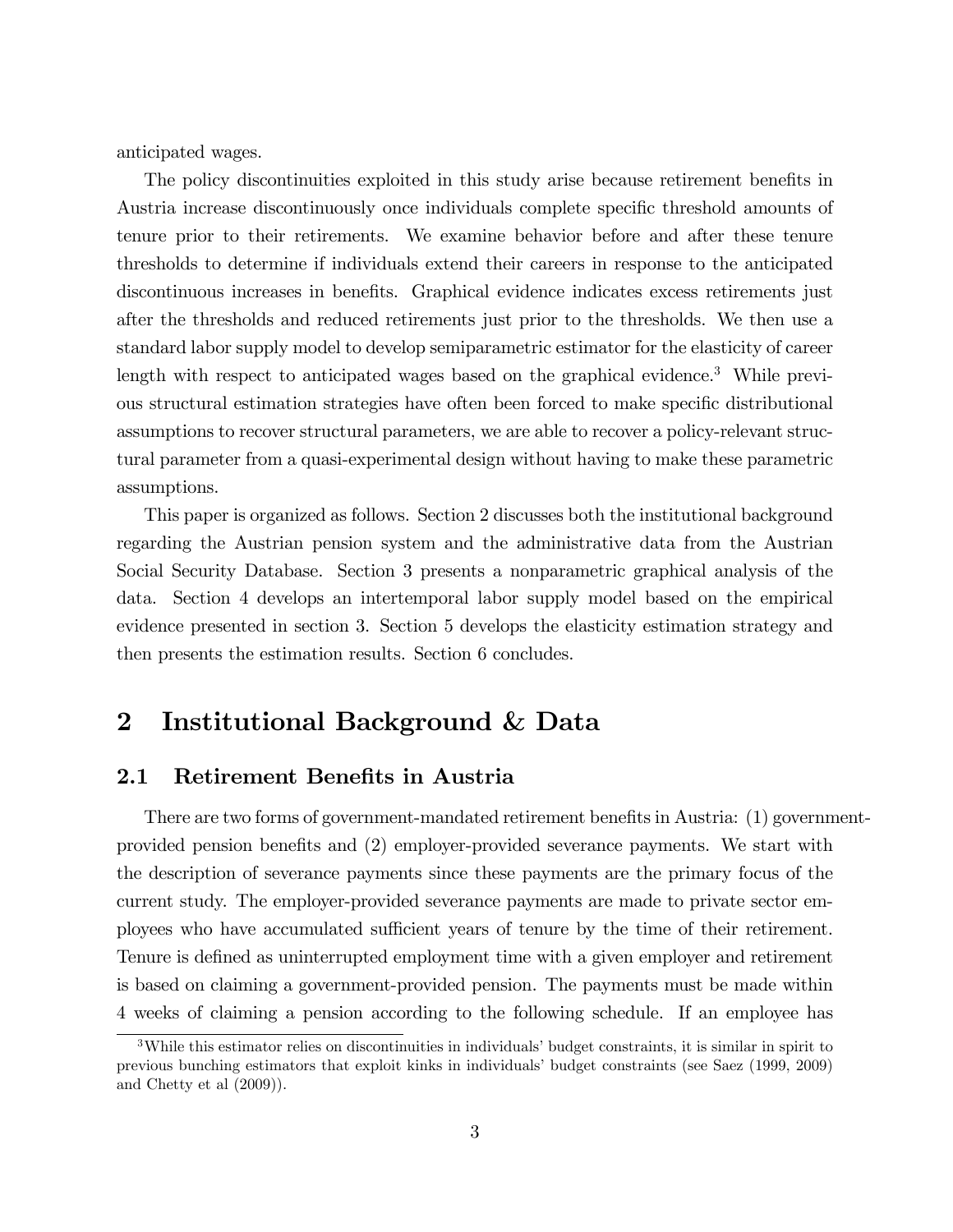accumulated at least 10 years of tenure with her employer by the time of retirement, the employer must pay one third of the worker's last year's salary. This fraction increases from one third to one half, three quarters and one at 15, 20 and 25 years of tenure respectively. This schedule for the severance payments is illustrated in Figure 1. The payments are made in lump-sum and, since payments are based on an employee's salary, overtime compensation and other non-salary payments are not included when determining the amounts of the payments. Provisions to make these payments come from funds that employers are mandated to hold based on the total number of employees. Severance payments are also made to individuals who are involuntarily separated (i.e. laid off) from their firms if the individuals have accumulated sufficient years of tenure prior to the separation. The only voluntary separation that leads to a severance payment, however, is retirement.<sup>4</sup>

The Austrian income tax system, which is based on individual taxation, applies particular rules to tax income from severance payments. Specifically, all mandated severance payments are exempt from social security contributions and subject to a tax rate of 6%. The income taxation of the severance payments differs from the general income tax rules. Generally, gross monthly earnings net of social security contributions<sup>5</sup> are subject to the income tax with marginal tax rates in the different tax brackets of  $0\%, 21\%, 31\%$  41% and 50%.6 7

Because the timing of the severance payments relates to pension claiming, eligibility for government-provided retirement pensions interacts with the severance payment system. Austria has a public pension system that automatically enrolls every person employed in the private sector. Fixed pension contributions are withheld from each individualís wage and annuitized benefits during retirement are then based on prior contributions (earnings histories). Replacement rates from the annual payments are roughly 75% of pre-retirement earnings and there are no actuarial adjustments for delaying retirement to a later age. Individuals can retire by claiming Disability pensions, Early Retirement pensions and Old Age pensions. Eligibility for each of these pensions depends on an individual's age and

<sup>4</sup>For more details regarding the severance payments at times of unemployment, see Card, Chetty and Weber (2007).

<sup>5</sup>Contributions for pension, health, unemployment, and accident insurance of 39% are split in half between employer and employee and the employee's share is withheld from gross annual earnings up to a contribution cap.

<sup>&</sup>lt;sup>6</sup>These tax brackets are based on legislation in 2002; there have subsequently been relatively small changes due to several small tax reforms.

<sup>7</sup>Additionally, Austrian employees are typically paid 13th and 14th monthly wage payments in June and December. These payments, up to an amount of one sixth of annual wage income, are also subject to a 6% tax rate; amounts in excess of one sixth of annual income are subject to the regular income tax rates.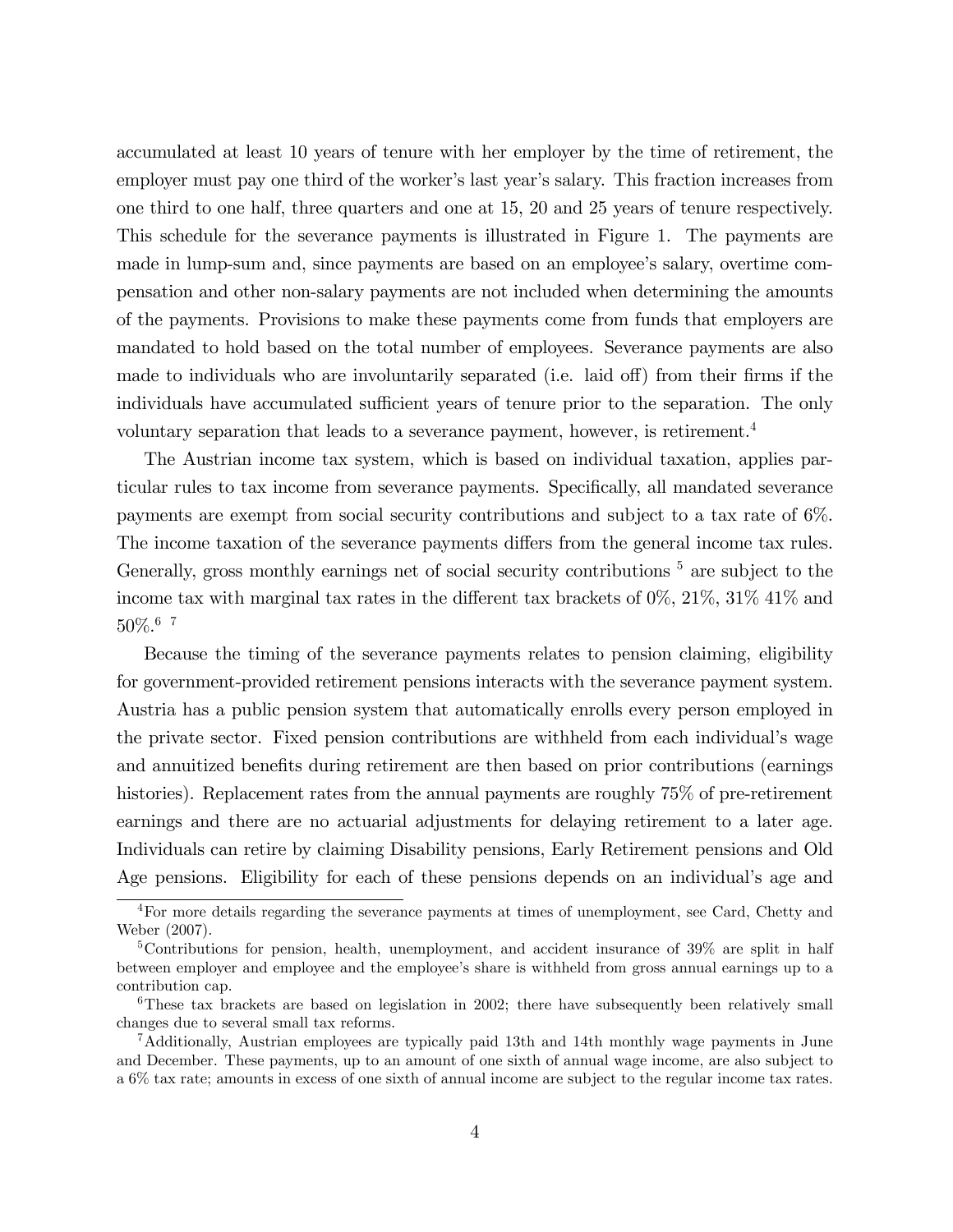gender, as well as having a sufficient number of contribution years. Beginning at age 55, private sector male and female employees can retire by claiming Disability pensions, where disability is based on reduced working capacity of 50% relative to someone of a similar educational background. At age 55, women also become eligible to claim Early Retirement pensions, but the Early Retirement Age is age 60 for men. Lastly, men and women become eligible for Old Age pensions at age 65 and 60 respectively.<sup>8</sup> Figure 2 illustrates survival functions for entry into the pension system for the sample of private sector employees. The graphs are presented separately for men and women given the different eligibility ages. The survival functions illustrate sharp declines at ages 60 and 65 highlighting a significant amount of entry into the pension system once individuals become eligible for the Early Retirement and Old Age pensions. Additionally, the figure demonstrates that, for both men and women, most retirements occur between ages 55 and 60. Further, the graph shows that roughly 25% of the male sample retire by claiming disability pensions prior to age 60.

## 2.2 Administrative Data & Sample Restrictions

Our empirical analysis is based on administrative registers from the Austrian Social Security Database (see Zweimüller et al  $(2009)$ ), which is collected with the principle aim of verifying individual pension claims. This implies that the data provide longitudinal information for the universe of private sector workers in Austria throughout their working lives. Specifically, information on employment and earnings as well as other labor market states relevant for computing insurance years such as military service, unemployment, and maternity leave is collected. Detailed electronic records with employer identifiers that allow the measurement of tenure are recorded the period from 1972 onwards; here we use information up to 2006. For the years prior to 1972 retrospective information on insurance relevant states is available for all individuals who have retired by the end of the observation period. Together the two data sets provide information on complete earnings and employment careers of retirees. Because firm identifiers are available only from 1972 onwards, uncensored tenure can only be measured for jobs starting after January 1, 1972.

To investigate the effect of severance pay eligibility on retirement decisions we consider all individuals born between 1930 and 1945. For these individuals we observe sufficiently

<sup>&</sup>lt;sup>8</sup>Benefits from disability and early retirement are entirely withdrawn if an individual earns more than about 300 Euros per month, therefore we see very few individuals returning to the labor force once they are retired.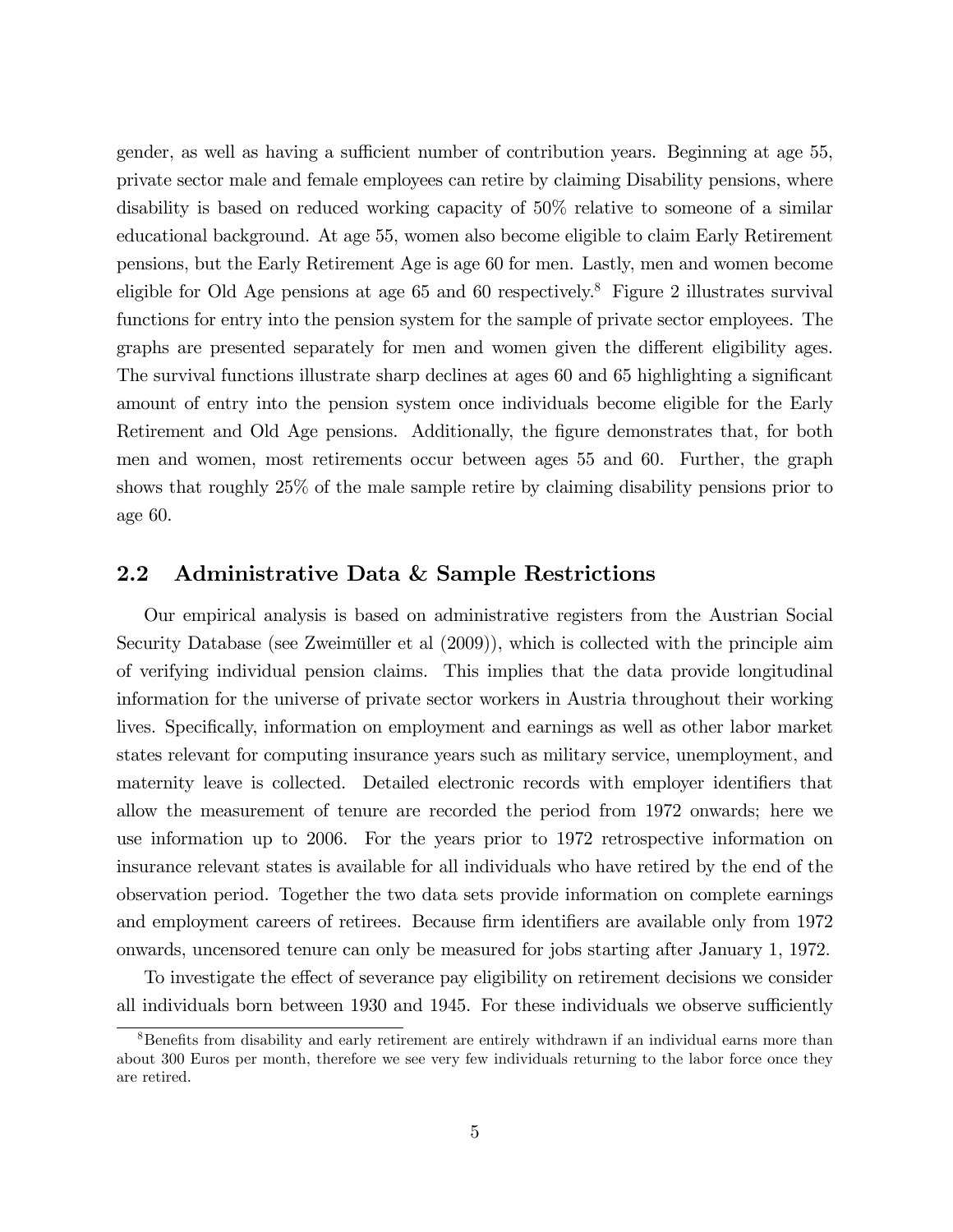long uncensored tenure at retirement.<sup>9</sup> We focus on workers who are still employed after their 55th birthday and follow them until entry into retirement or up to the age of 70. We make several restrictions to the original sample of about 650,000 workers, which are summarized in the top panel of Table 1. Most importantly, we exclude individuals who worked as civil servants or whose last job was in construction, because they are subject to different pension and severance pay rules. As we are interested in tenure at retirement, we further exclude workers with left censored tenure at retirement and we only consider retirement entries which occur within 6 months of the worker's last job. Individuals with longer gaps between employment and retirement are only followed until the end of the last employment. With these restrictions, we have a final sample of 269, 411 retiring individuals.

Table 2 presents summary statistics separately for the full retirement sample and for the sub-sample of individuals with more than 10 years of tenure at retirement, who are eligible for severance pay. The median retirement age is at 59 years in both groups, which reflects that most individuals retire through disability or early retirement  $(28\%$  and  $38\%$ in the full sample, respectively).<sup>10</sup> Years of employment and annual earnings in the last year before retirement are slightly higher for workers with longer tenure and these workers also appear to be of better health given their average time spent in sick leave. Overall the differences between both groups are minor. Earnings relevant for the calculation of retirement benefits and therefore reported by the ASSD are top coded; roughly 14% of the sample has censored earnings at retirement.

# 3 Nonparametric Graphical Analysis

In this section we present graphical evidence on the individual labor supply responses to the severance payment thresholds at retirement. We start with a discussion of patterns in the distribution of tenure at retirement that is observed in the raw data. To confirm that these patterns correspond to reactions to the severance payment rule, we present three pieces of empirical evidence. First, we investigate the variation of other observables around the tenure thresholds and examine whether or not this variation in other observables can explain the observed patterns in the distribution of tenure at retirement. Second, we exam-

<sup>&</sup>lt;sup>9</sup>In addition, these individuals retire after the pension reform in 1985, which changed the assessment basis for benefit calculation and the thereby the type of information recorded.

 $10$ The actual share of retirements through early retirement is higher than the presented number, as separate insurance categories for early retirement are only recorded as of 07/1993 and individuals retiring before the statutory pension age before that are coded as old age pension entries.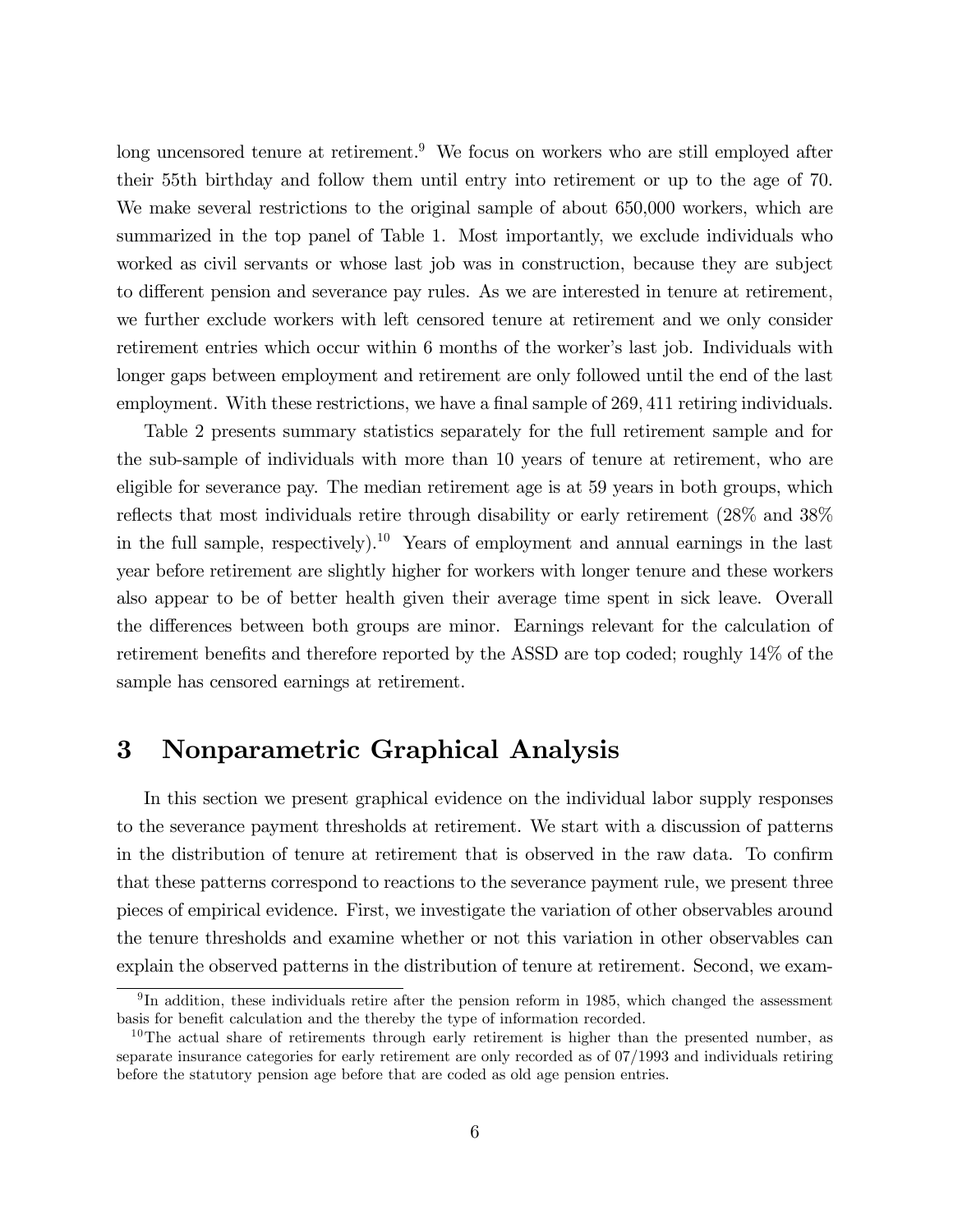ine whether decisions earlier in life such as job changes at particular ages are responsible for the retirement patterns. Finally, we investigate how the patterns in tenure at retirement vary across various subgroups within the sample. We confirm that there is heterogeneity in the retirement patterns such that there are less (more) distinctive patterns amongst groups that we expect to be less (more) responsive to the severance payments. While this section focuses on highlighting the empirical evidence on labor supply responses to the severance payments, the next section presents a model of retirement decisions motivated by the empirical evidence.

### 3.1 Distribution of Tenure at Retirement

Figure 3 presents the distribution of tenure at retirement for the full sample with the number of individuals on the vertical axis and years of tenure at retirement on the horizontal axis; tenure at retirement is measured at a monthly frequency. Several features are immediately evident from this graph. First, the plot shows discontinuous spikes in the number of retirements at the tenure thresholds. Second, there are dips in the number of retirements just before the tenure thresholds, which are generally concentrated within 1 year before the threshold. These patterns are regularly repeated at each tenure threshold but are not apparent at any other point in the tenure distribution. This evidence suggests that individuals who would have retired just before the thresholds in the absence of the severance pay discontinuities end up delaying their retirements until they just qualify for the (larger) severance payments. The plot also indicates a seasonal pattern illustrated by small spikes in the number of retirement at each integer value of years of tenure at retirement. The seasonality can be explained by a relatively large fraction job starts in January and corresponding retirement exits in December.

Some noteworthy features are indicated by the pattern in Figure 3. First, the dips and spikes around the tenure thresholds are clearly separated from each other. This indicates that labor supply responses to each tenure threshold occur in a relatively narrow time window around the threshold. An impact of the severance pay schedule on intertemporal labor supply decisions beyond a five-year horizon is therefore not supported by the data. Second, the plot does not illustrate any evidence of income effects. In the presence of detectable income effects, individuals receiving larger severance payments would be more likely to retire than those receiving smaller payments. This would lead to discrete level changes between the tenure thresholds in the distribution of tenure at retirement since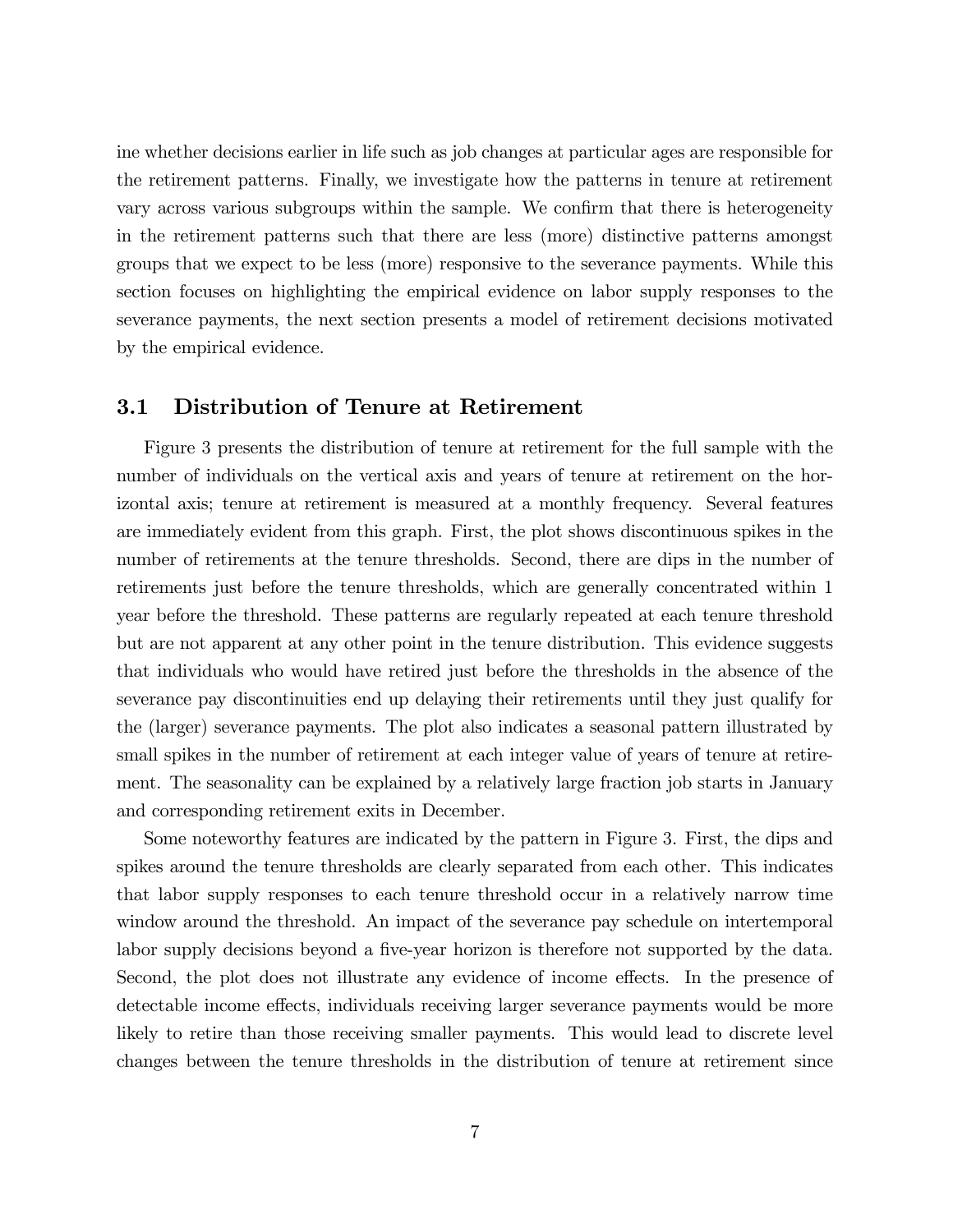some individuals have sufficient tenure to receive a payment when they become eligible for retirement. Additionally, if wealth effects from the severance payments are relatively large, then individuals who qualify for the severance payments would end up retiring earlier than they would have in the absence of the severance payments. The observed patterns therefore suggest that wealth effects from the severance payments are relatively small. Third, even though there are decreases prior to the thresholds, the frequency of retirements never goes to zero just prior to the thresholds. This means there appears to be a substantial number of individuals who are unresponsive to the severance pay system at retirement. Our analysis of heterogeneity in labor supply responses will therefore concentrate on identifying the unresponsive groups; we will examine how health, earnings, firm size and job rigidity relate to responsiveness to the severance pay thresholds.

## 3.2 Accounting for Covariates

We exploit panel variation in the probability of retirement to examine whether or not other observable characteristics change around the tenure thresholds. In particular, we estimate the following regression

$$
r_{it} = \sum_{\tau=0}^{34} \gamma_{\tau} d_{\tau} + X_{it} \beta + \epsilon_{it}
$$

where  $r_{it}$  is an indicator equal to 1 if individual i retires within time period t and  $d_{\tau}$  is an indicator equal to 1 if the individual's tenure at time t equals  $\tau$ . For computational reasons, time is measured at a quarterly frequency at January 1st, April 1st, July 1st and October 1st instead of the monthly frequency presented in Figure 3. We include a large set of timevarying control variables  $X_{it}$  relating to age, calendar years, industry, region, seasonality, earnings histories, firm characteristics, health and experience.<sup>11</sup> The set of observations per individual covers all quarters from age 55 to retirement or age 70. Thus the sample used for estimation includes all 380,737 individuals left at the last step of sample selection in Table 1, not only those observed retiring within 6 month of their last job. Including all job exits

<sup>&</sup>lt;sup>11</sup> Firm size is grouped into the following categories:  $\leq 5, 6-10, 11-25, 26-99, 100-499, 500-999, \geq 1000$ . Health status through age 54 is based on the following categories of sick leave through age 54:  $\leq 0.5$  years,  $0.5 - 1$  years,  $1 - 2$  years, and  $\geq 2$  years. Health in the current quarter is based on the following categories for sick leave in the current quarter: 0 days,  $1 - 30$  days,  $31 - 60$  days, and  $\geq 61$  days. Earnings growth dummies are based on positive, negative, or zero growth relative to earnings in the corresponding quarter. Quarterly earnings for individuals with continuous employment during a calendar year are equal to total annual earnings divided by 4. Earnings for individuals retiring at the beginning of a quarter are set equal to earnings from the previous quarter. For women, the base controls also include a dummy for having kids.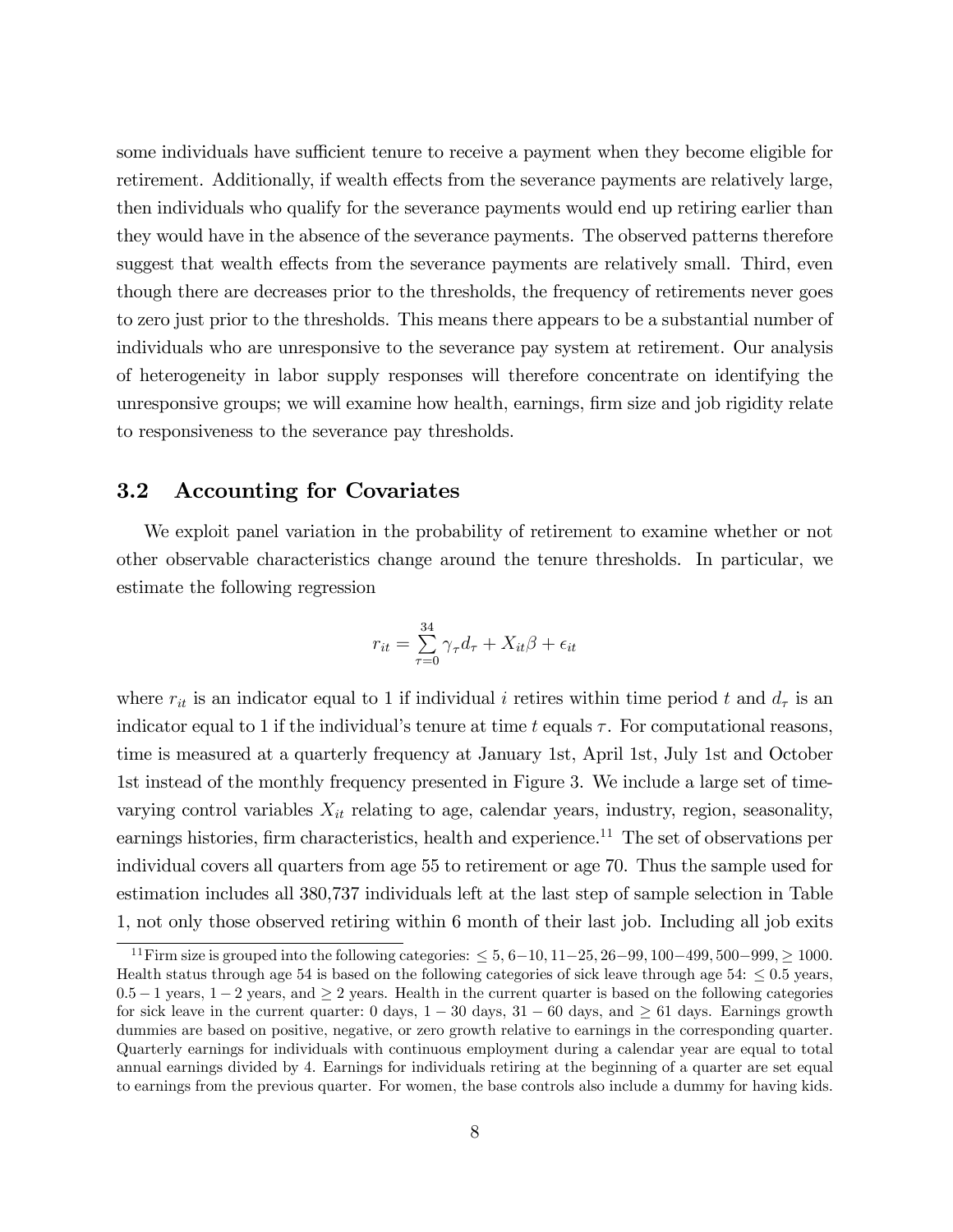allows us to examine whether or not regularities in general job exits (as opposed to just retirements) after 5, 10, 15, ... year intervals are responsible for the observed retirement patterns in Figure 3.

Figure 4 plots the coefficients on the quarterly tenure dummies from the estimated regressions. The graph shows a pattern of dips before and large spikes at the thresholds that is very similar to Figure 3. The yearly seasonality pattern is now removed by controls for quarter of the year. Overall, Figure 4 confirms that incentives in the severance pay system are driving the retirement pattern around the tenure thresholds rather than other observable characteristics or regularities in job-leaving behavior.

## 3.3 Job Starts

While the earlier figures highlight individuals' responsiveness to the severance payments at retirement, we now turn to investigating whether or not these payments affect individuals' decisions to begin new jobs. Specifically, we investigate whether or not individuals time the beginning of new jobs so that they can retire at the Early Retirement Ages (ERAs, respectively 55 and 60 for women and men) and also claim severance payments at the time of their retirements. To explore this idea, Figure 5 plots the number of individuals starting new jobs (vertical axis) against age measured at a quarterly frequency (horizontal axis). If individuals are timing the beginning of their new jobs so that they can just complete 10, 15, or 20 years of tenure at the ERAs, then we would expect to see sharp increases in the number of individuals starting new jobs at ages 50, 45, 40 etc. The evidence in Figure 5 shows no discernible change in job starts at any age prior to the ERAs. This smoothness across age emphasizes that, while there is evidence that some individuals delay their retirements to qualify for (larger) severance payments at retirement, there is no evidence that individuals reallocate their labor supply (or participation) at earlier ages in response to the sizeable anticipated incentives from the severance payments.

### 3.4 Heterogeneity

Above we have seen that, while there is a clear pattern in the frequencies of retirement around the tenure threshold, there are also retirements occurring in the months directly before a tenure threshold. This means that a substantial fraction of the sample seems to be unresponsive to the incentives created by the severance system. Here we examine differences in responsiveness along observable individual and job characteristics. In particular, we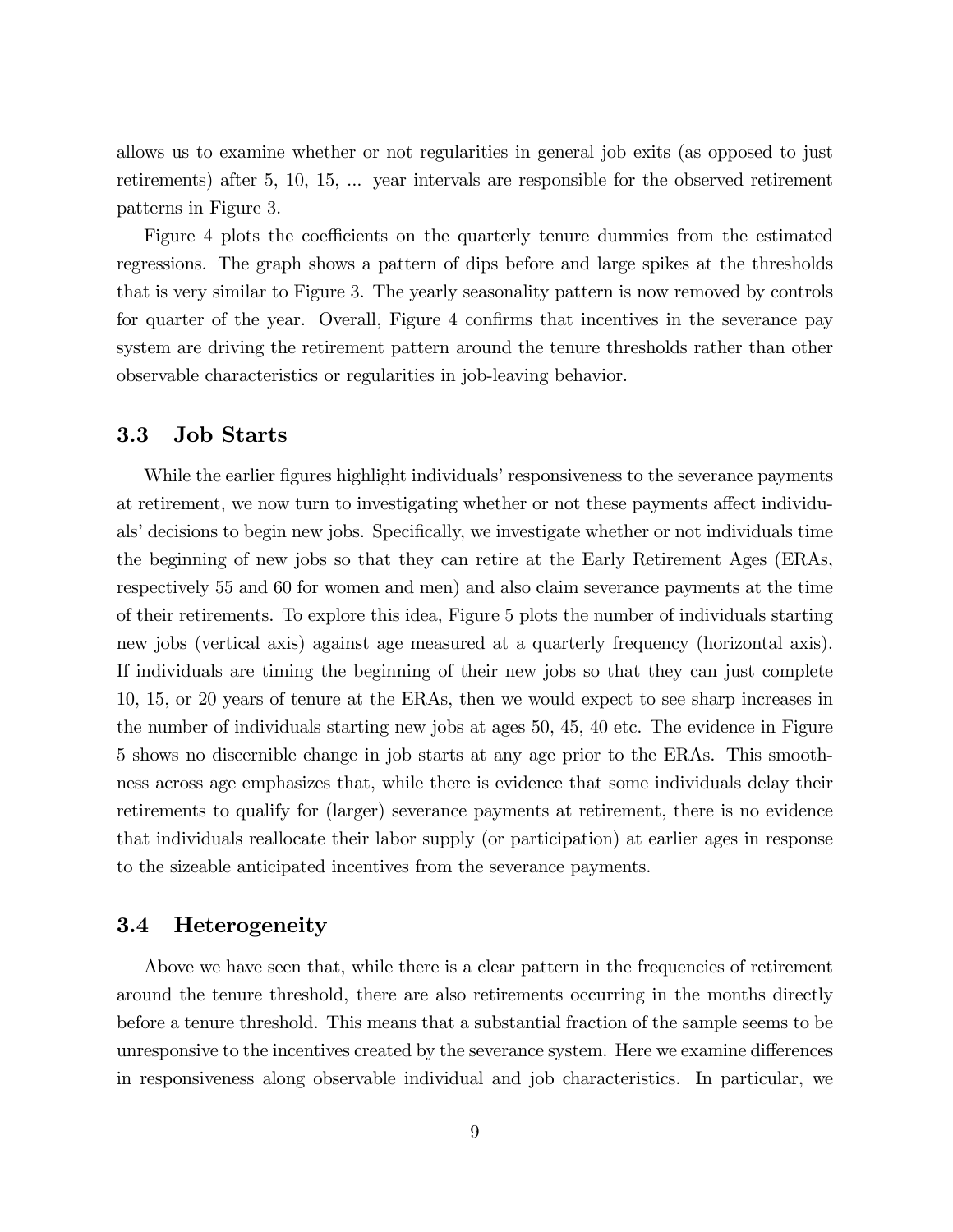consider heterogeneity by health status, position in the earnings distribution, firm size, and job rigidity. This analysis serves two goals. First, less responsiveness due to intuitive obstacles such as ill health, supports our main assumption that the observed retirement pattern is indeed the result of intertemporal labor supply reactions to the thresholds set by the severance pay system. Second, excluding the unresponsive groups accounts for some of the retirements that we observe shortly before the tenure thresholds.

We start by investigating heterogeneity related to health status. We measure ill health based on the fraction of time between age  $54$  and retirement spent on sick leave.<sup>12</sup> We define an individual as unhealthy if the fraction of time between age 54 and retirement spent on sick leave above the median fraction of time for individuals with positive sick leave days. Figure 6 presents frequency plots for unhealthy and healthy individuals, respectively. As expected, unhealthy individuals are not very flexible in the timing of their retirements. We basically see no response to the thresholds among retirees with health problems. Thus, some of the pre-threshold retirement is likely to be driven by negative health shocks and also more permanently poor health status.

Next we turn to heterogeneity related to earnings. We group individuals by the calender year when they turn 55 and by tenure at the end of age 54; within each group, we compute percentiles of the distribution of average real earnings between ages 50 through 54. We condition on tenure at the end of age 54, because we want to account for returns to tenure and compare higher and lower earnings individuals with similar tenure levels at retirement. Figure 7 presents the distributions of tenure at retirement for different earnings percentiles. Because of the relatively small sample sizes, this graph shows frequencies for pooled observations in the two years before and after each of the tenure thresholds. The plots illustrate less pooling amongst individuals at higher earnings percentiles. These high-earning individuals are most likely affected by the social security earnings cap and therefore have other savings and private pensions. This makes changes in their budget sets due to the severance payments relatively small.

Job and employer characteristics are also likely to influence a worker's flexibility in timing his retirement date. Therefore we next examine retirement patterns by firm size. Intuitively, individuals employed in smaller firms may be more restricted in choosing their retirement dates around the tenure thresholds. Small employers may put more pressure on

<sup>&</sup>lt;sup>12</sup>Roughly 35% of individuals in our sample have no sick leave days over their entire careers and  $68\%$ have no sick leave between ages 54 and retirement. Health status is highly correlated with the likelihood of claiming disability pension; about 64% of individuals with some sick leave between age 54 and retirement claim disability pensions as opposed to 15% of those with no sick leave between age 54 and retirement.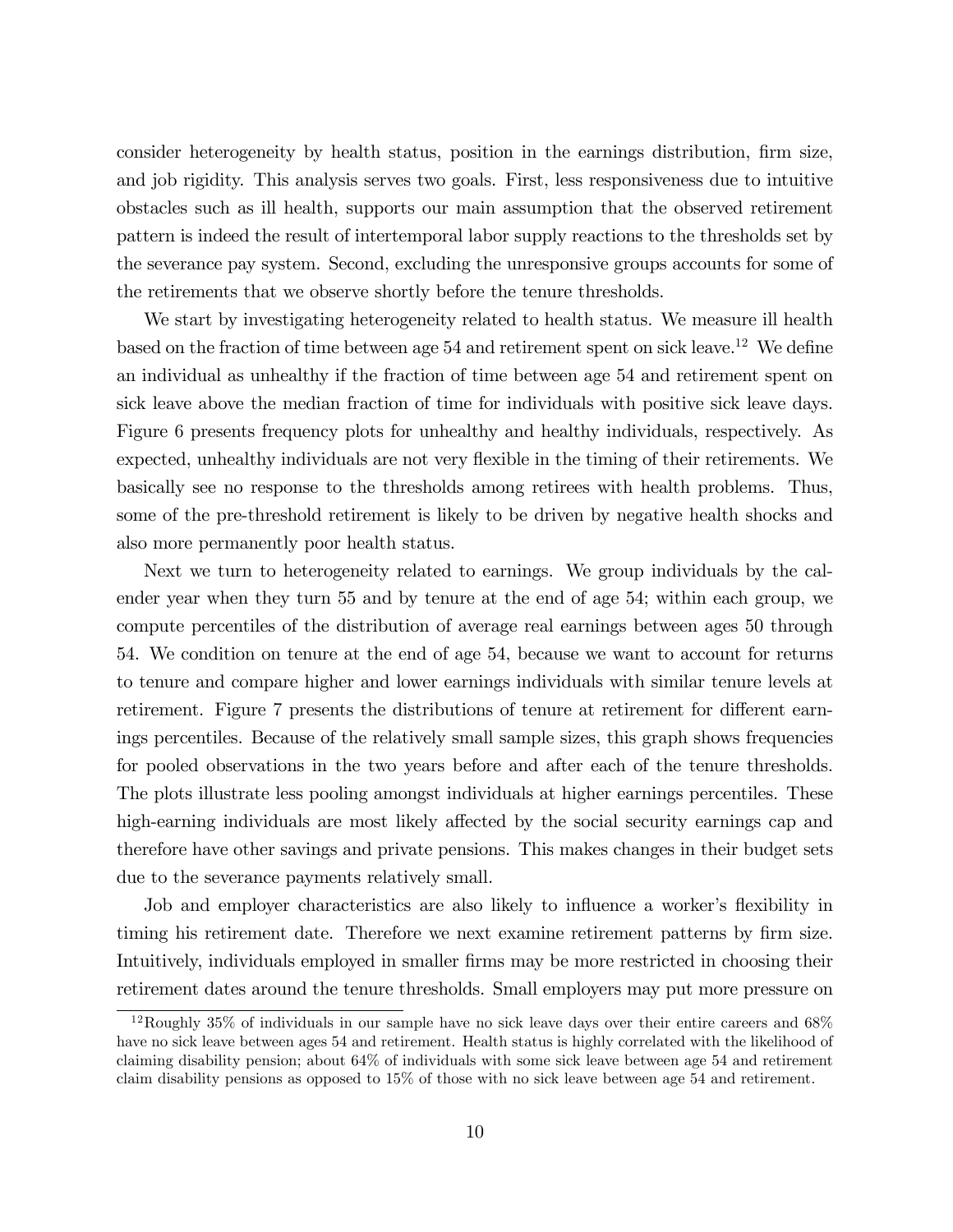their employees to retire prior to qualifying for a (larger) severance payment. Additionally, employees at smaller firms may have less ability to leave their firms just after reaching a tenure threshold since their employers may rely on them to complete their projects since there are fewer substitutable employees available to do so. The evidence presented in Figure 8 is consistent with these intuitions as the plots indicate that the pre-threshold dips and post-threshold spikes increase monotonically with Örm size.

As firm size plays a considerable role for individual retirement decisions, we examine also other rigidities that may be imposed by an individual's job situation. In particular, we use firm level information on job exits and retirements to infer the restrictions an individual may face in the choice of their retirement date. To summarize different impacts we create a job rigidity index based on three components. First, we measure the rate of exits from the firm in the year of retirement by the number of job spells with the employer ending during the year divided by the number of employees at the beginning of the year. We then rank jobs according to the firm level exit rates and define high exit rate jobs as the top decile. Second, the Austrian labor market is highly seasonal and we observe that many firms hire and let go workers only in certain months of the year. This seasonal demand pattern may also restrict the choice of retirement dates. Therefore we exploit the distribution of exits from the firm over the calender year and compute the level of exit concentration by the share of all exits that occur the calendar month with the highest exit rate. Jobs in the top decile of the exit concentration distribution are defined as jobs in firms with highly concentrated exits. Third, we investigate retirement behavior of coworkers at the Örm around the tenure thresholds. Specifically, from all retirements at the firm in the past 5 years, we compute the share of retirements that occurred at a tenure level in the year after a threshold. The bottom decile of jobs in firms with the lowest shares of post-threshold retirements are defined as jobs in low post-threshold retirement firms. The rigidity index takes the values from 0 to 2 if the job hits none, one, or at least two of the three rigidity components (job in firm with high exit rate, with highly concentrated exits, or in firm with low level of post-threshold retirements). Figure 9 clearly shows that responsiveness to the severance pay thresholds decreases as the level of job rigidity increases.

Given that Figures 7 through 9 demonstrate that there is heterogeneity in responsiveness to the severance pay thresholds, we define a restricted sample based on excluding the least responsive or most constrained groups of individuals. The bottom panel in Table 1 summarizes the decreases in sample size resulting from excluding the least responsive individuals along each dimension of heterogeneity that we have examined. The distribution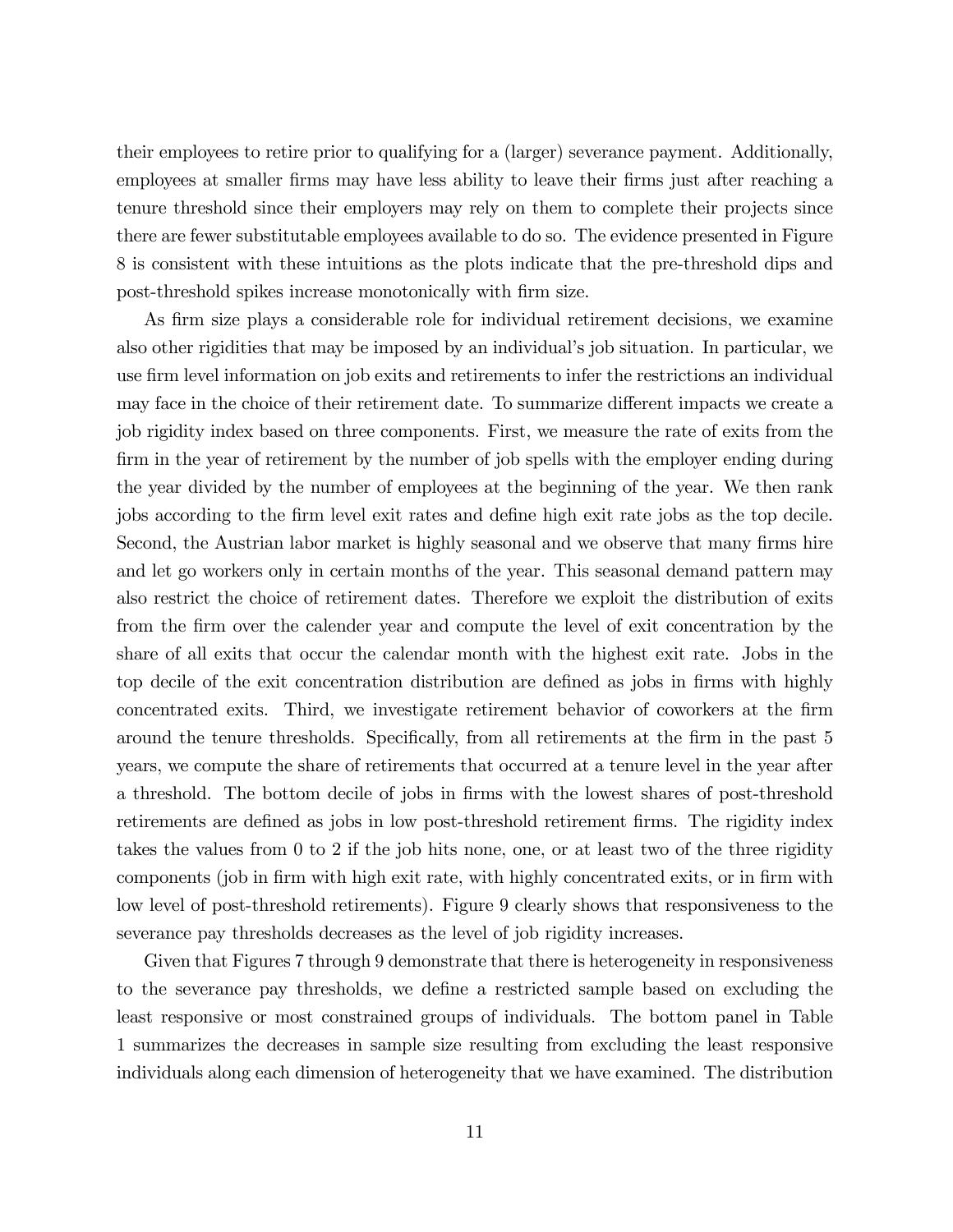of tenure at retirement for the resulting sample of 154,484 individuals is shown in Figure 10. The basic patterns are the same as for the full sample.

Even in the restricted sample, we still observe several individuals retiring just prior to the severance pay thresholds. However, eliminating the unresponsive groups does reduce the probability of retirement shortly before the thresholds. In the full sample, the probability of retiring in a quarter within 1 year before a threshold is 22% lower than the probability of retiring in any other quarter. Each sample cut further lowers this probability so that in the restricted sample, the probability of retiring in a quarter within 1 year before a threshold is  $29\%$  lower than the probability of retiring in any other quarter.<sup>13</sup>

# 4 Theoretical Background

## 4.1 Preliminaries

We use the empirical evidence from the previous section to guide us in modeling labor supply responses to the severance payments. First, the empirical evidence indicates that individuals do not time their job starts earlier in their careers to be eligible for severance pay at the minimum retirement ages mandated by the government pension system. Therefore, we focus only on the effects of the severance payments on retirement decisions. Second, given the lack of long-term planning in relation to the severance payments and the relatively short time-space over which retirements takes place in Austria, the empirical evidence suggests that individuals' retirement decisions take into account at most one tenure threshold when deciding when to retire. We therefore model the decision to delay retirement based on the nearest, upcoming tenure threshold. Third, we find no evidence for income effects in the retirement patterns. Intuitively, the severance payments are small relative to lifetime income, and individuals may be unlikely to respond to such small changes in lifetime income. The lack of evidence for income effects guides the choice of the preference specification that we use below. For simplicity, we assume a preference specification that implies there are no income effects in individuals' retirement decisions. Lastly, the empirical evidence from the previous section indicates that, controlling for age and other observable covariates does not alter the observed retirement patterns. This suggests that tenure at age 55 is randomly distributed across individuals. As a consequence, we assume

<sup>&</sup>lt;sup>13</sup>Results from linear probability models of the retirement indicator by quarter on a pre-threshold dummy and basic controls for gender, age, season, and a set of threshold indicators for different subsamples are available on request.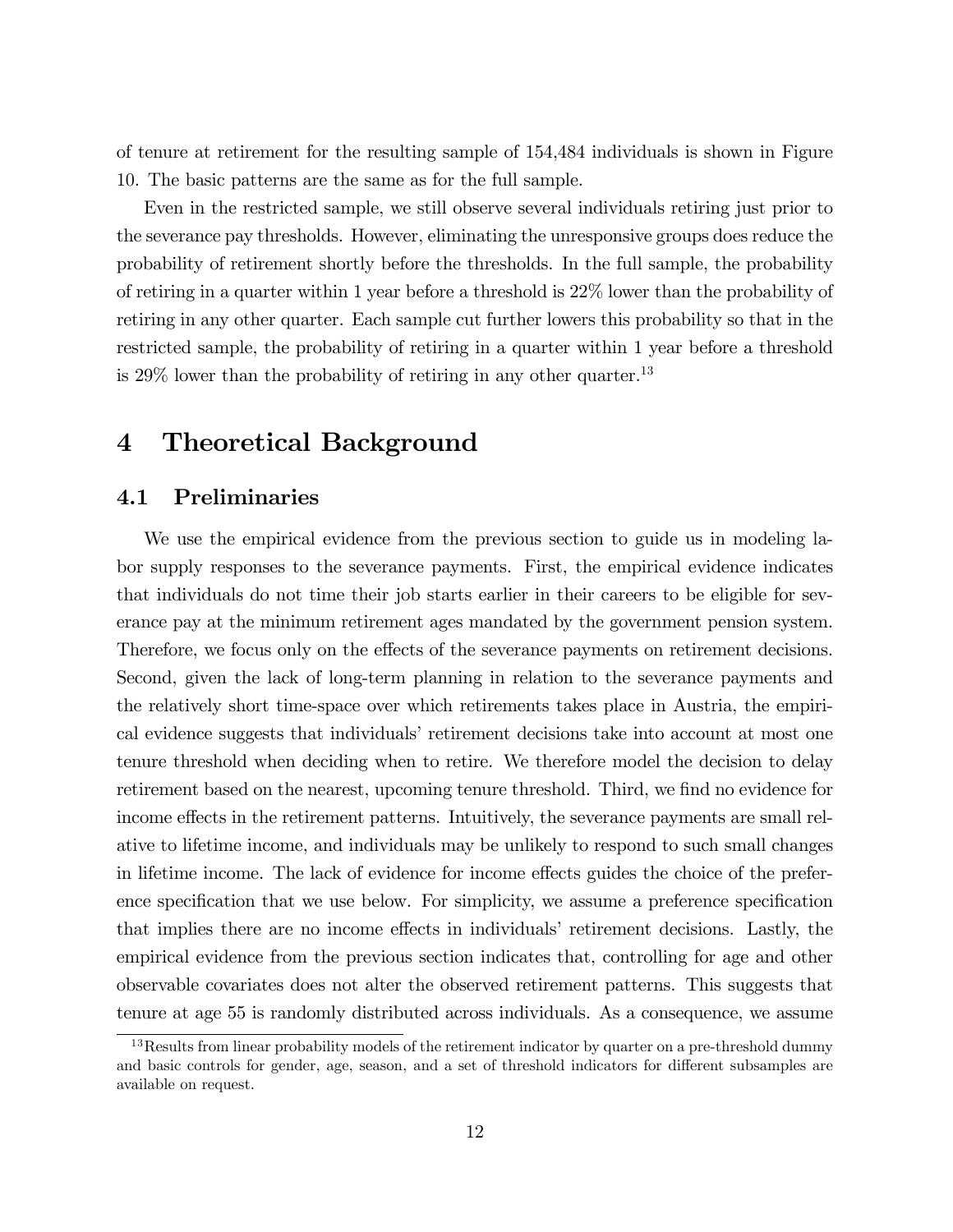that the age or date until which each individual would need to work to reach the next severance pay threshold is varying exogenously across individuals.

In summary, the empirical evidence suggests a basic decision rule capturing labor supply responses to the severance payments. The decision rule is based a critical value that captures the maximum length of time an individual would be willing to delay retirement to qualify for a (larger) severance payment. An individual can determine how much he would actually have to delay retirement by first selecting a retirement date neglecting the severance payments and then determining how much additional tenure he would have to accumulate to reach the next severance pay threshold. In this scenario, the decision rule is the following: if the determined length of delay is less than the critical value, the individual will delay and retire at the tenure threshold; otherwise, the individual will retire at the date selected in the absence of the severance pay incentives.

This decision rule relates to a model of retirement decisions that can be exploited to relate the observed retirement patterns to an intertemporal labor supply elasticity. Specifically, the model highlights that, by focusing on an individual who is indifferent between retiring at an early date without severance pay and retiring later with severance pay, the implied indifference condition can be used to get at the curvature in the disutility of work. This curvature reflects the intertemporal labor supply elasticity. Therefore, an important identifying assumption in the estimation strategy will be that we can identify an individual at the point of indifference.

Before developing a model behind this decision rule, we recognize a potential concern relating to predicted gaps in the distribution of tenure at retirement. Specifically, if the above decision rule and the model behind it are applied to individuals with identical critical values, we would predict that no one retires just prior to a severance pay threshold but that there are gaps in the distribution of tenure at retirement just prior to the tenure thresholds. While the empirical frequencies do decline prior to the tenure thresholds, we do not observe any gaps in the distribution. We therefore interpret the decision rule and the model behind it as applying to individuals who can respond to the severance payments. Other individuals may not be able to respond to the severance payments and hence may retire just prior to the tenure thresholds. We discuss factors that may account for these pre-threshold retirements in more detail below. Importantly, individuals who are not responding to the severance payments cannot be used to identify the intertemporal labor supply elasticity. Following the estimation strategy that we develop below, we emphasize that we estimate the intertemporal labor supply elasticity using only individuals that do respond to the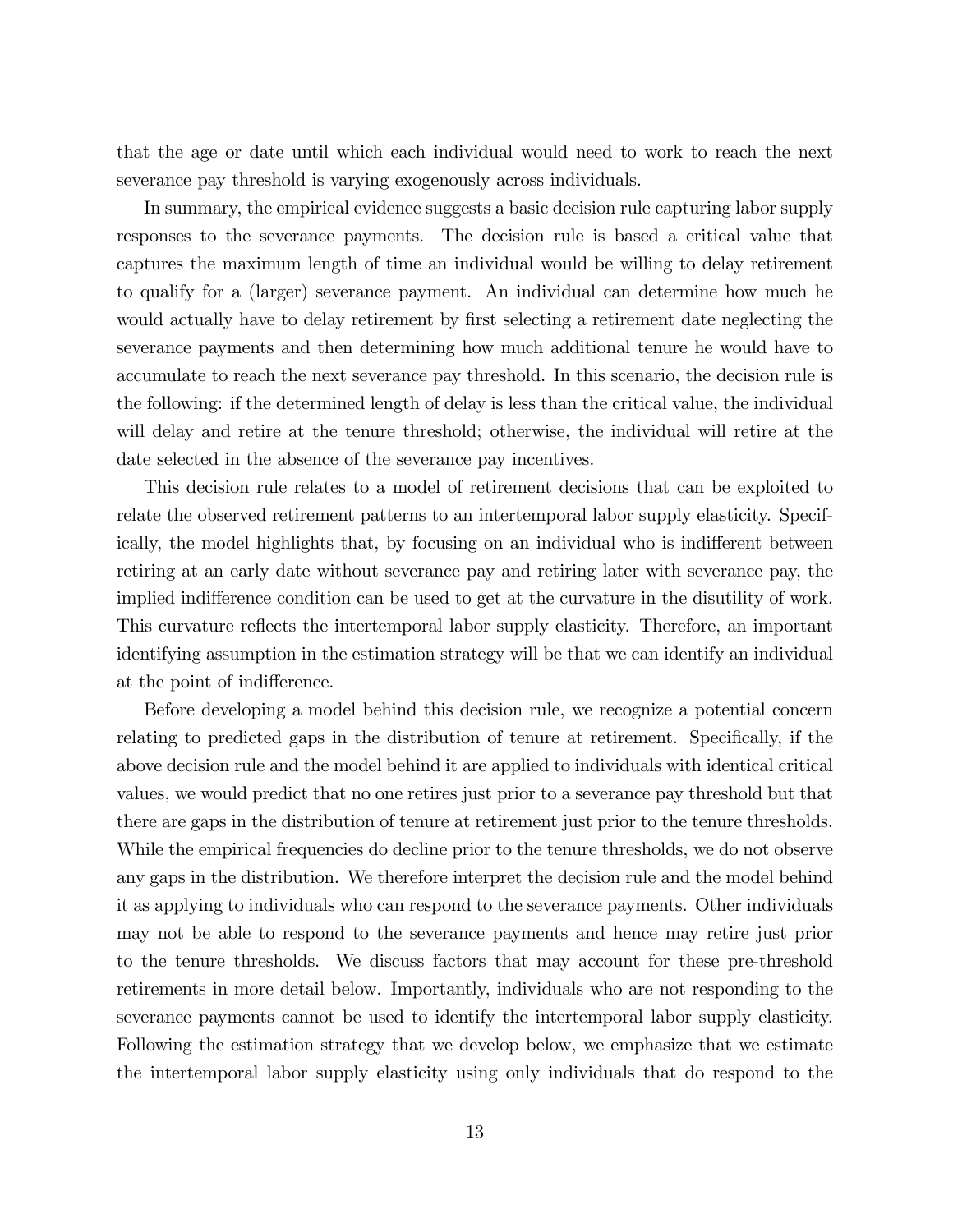severance payments.

### 4.2 Model

To develop a model behind the above decision rule, we start by modelling retirement decisions in the absence of any severance pay thresholds. We consider an intertemporal labor supply model in which an individual has preferences over consumption in each period,  $c_t$ , and years of work, R. We assume that there is no uncertainty or time discounting and that the individual lives for  $T^{14}$ . At time 0, the individual decides how much to consume in each period and how many years to work. In the absence of any severance payment thresholds, an individual chooses the optimal retirement date by solving the following optimization:

$$
\max_{\{c_t\},R} \int_0^T u(c_t)dt - \frac{\theta}{1 + \frac{1}{e}} \left(\frac{R}{\theta}\right)^{1 + \frac{1}{e}}
$$
  
s.t. 
$$
\int_0^T c_t dt = \int_0^R w_t dt + x
$$

where  $\theta$  denotes the taste for work,  $w_t$  denotes the individual's wage rate at time t and x denotes unearned income.<sup>15</sup> The parameter e captures the convexity in the disutility of work. Motivated by the lack of evidence for income effects, we assume that the individual has quasi-linear preferences so that  $u(c) = c$ . We refer to these retirement dates chosen in the absence of the severance pay incentives as counterfactual retirement choices.

The elasticity of intertemporal substitution in labor supply is defined to capture how labor supply responds to anticipated wage variation. Intuitively, when a wage increase is anticipated, it is already factored into lifetime income so that the marginal utility of lifetime income can be assumed to be held constant. Thus, using  $\lambda$  to denote the marginal utility of lifetime income (the multiplier on the individualís budget constraint), the intertemporal labor supply elasticity is defined by  $\frac{d \ln R}{d \ln w}|_{\lambda}$ . Solving the individual's optimization problem,

<sup>&</sup>lt;sup>14</sup>The assumption of no uncertainty is a useful approximation to describe the environment in which retirement decisions of higher-tenured workers in Austria takes place for multiple reasons. First, layoffs are concentrated amongst lower-tenured, younger workers. Second, collective bargaining agreements determine a significant portion of earnings based on age, experience, tenure and other observable employee characteristics.

<sup>&</sup>lt;sup>15</sup> Formally, this model is similar to the model analyzed by Rogerson and Wallenius (2009).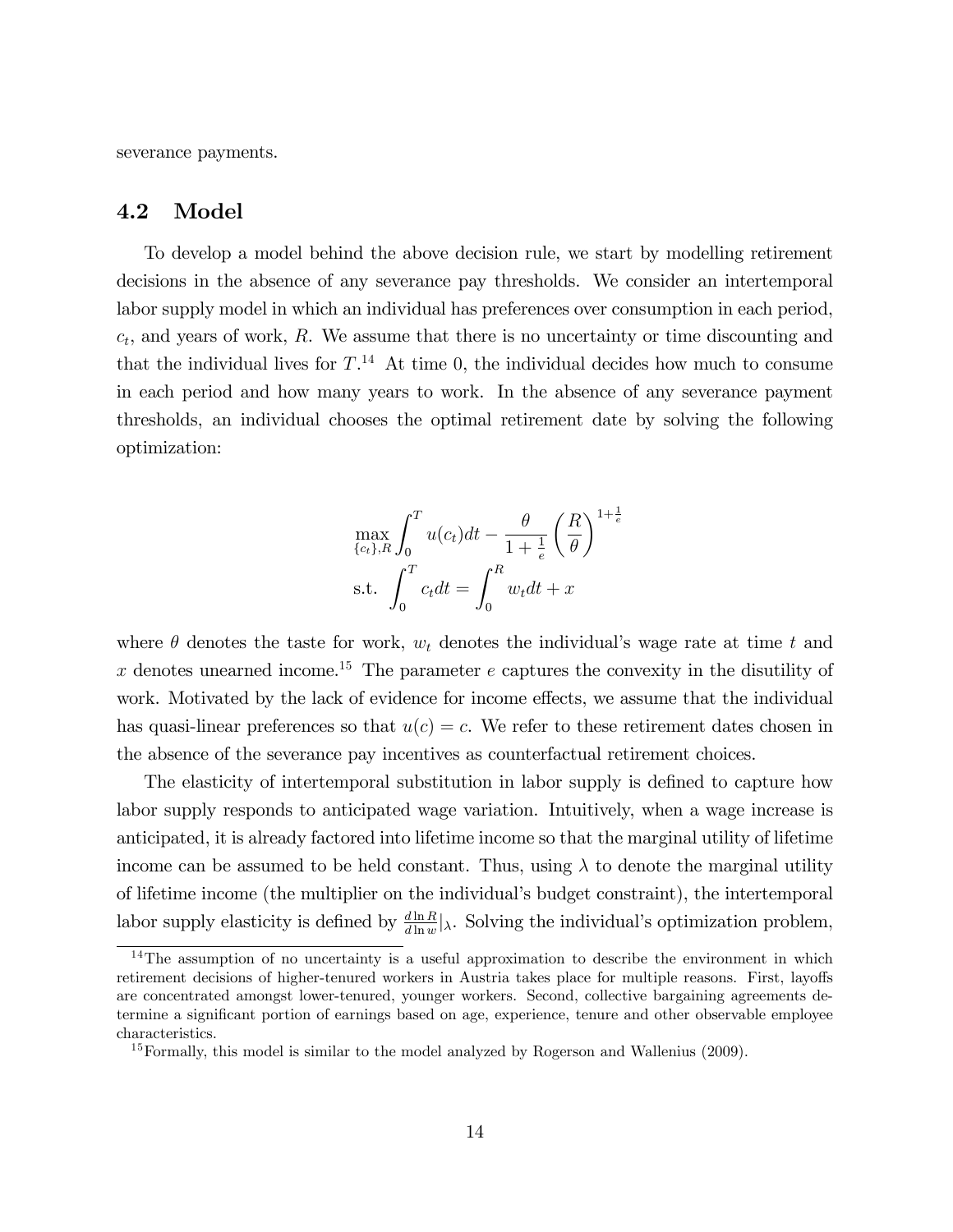the intertemporal labor supply elasticity in this model is given by

$$
\frac{d\ln R}{d\ln w}|_{\lambda} = e.
$$

Intuitively, when the marginal disutility from additional labor supply rises very rapidly, an individual will not adjust his labor supply very much in response to an anticipated wage increase. In this model without income effects, the intertemporal labor supply elasticity is reflected in the curvature in an individual's indifference curves.<sup>16</sup>,<sup>17</sup>

Next, we introduce the severance payments. We assume that each individual has a threshold retirement date, denoted by  $\bar{R}$ , such that, when retiring after the threshold date, the individual receives a lump-sum payment denoted by  $dx$ . Following the empirical evidence, we assume that these threshold dates are randomly distributed across individuals. As a result, the amount of time between an individual's counterfactual retirement date and his threshold date, denoted by  $dR = \overline{R} - R$ , varies across individuals. Optimal retirement choices with the severance payments are presented graphically in Figure 11.

With the severance payments, several individuals will choose to delay their counterfactual retirements and retire at the thresholds. In particular, given the Önancial incentives, individuals who need to delay their counterfactual retirements by only a relatively small amount of time will choose to retire at the thresholds. The set of individuals who delay their retirements and pool at the tenure threshold is given by individuals with  $dR \in [0, \Delta]$ where  $\Delta$  denotes the critical value capturing the maximum length of time an individual is willing to delay his retirement to reach the tenure threshold. This critical value is determined by solving for the length of time that makes an individual indifferent between retiring early without the severance payment and retiring at the tenure threshold with the severance payment. Using the optimization problem from above,  $\Delta$  is characterized by

<sup>&</sup>lt;sup>16</sup>In this setting, the intertemporal (Frisch) labor supply elasticity coincides with the static incomeconstant (Marshallian) and utility-constant (Hicksian) labor supply elasticities. Though they are conceptually distinct, these labor supply elasticities coincide in this setting because there are no income effects by assumption (see Browning (2005)). Nonetheless, we refer to e as an intertemporal elasticity because the variation that will be used to identify and estimate this parameter will correspond to anticipated, within-person variation in wage rates over time periods.

<sup>&</sup>lt;sup>17</sup>We assume that the intertemporal labor supply elasticity  $e$  is homogeneous across individuals. We do not see sufficient empirical evidence suggesting that this is a poor assumption. Additionally, we do not have sufficient moments in the data to identify heterogeneous labor supply elasticities across individuals. We have estimated separate elasticities across each of the separate tenure thresholds and obtained results similar to those presented below.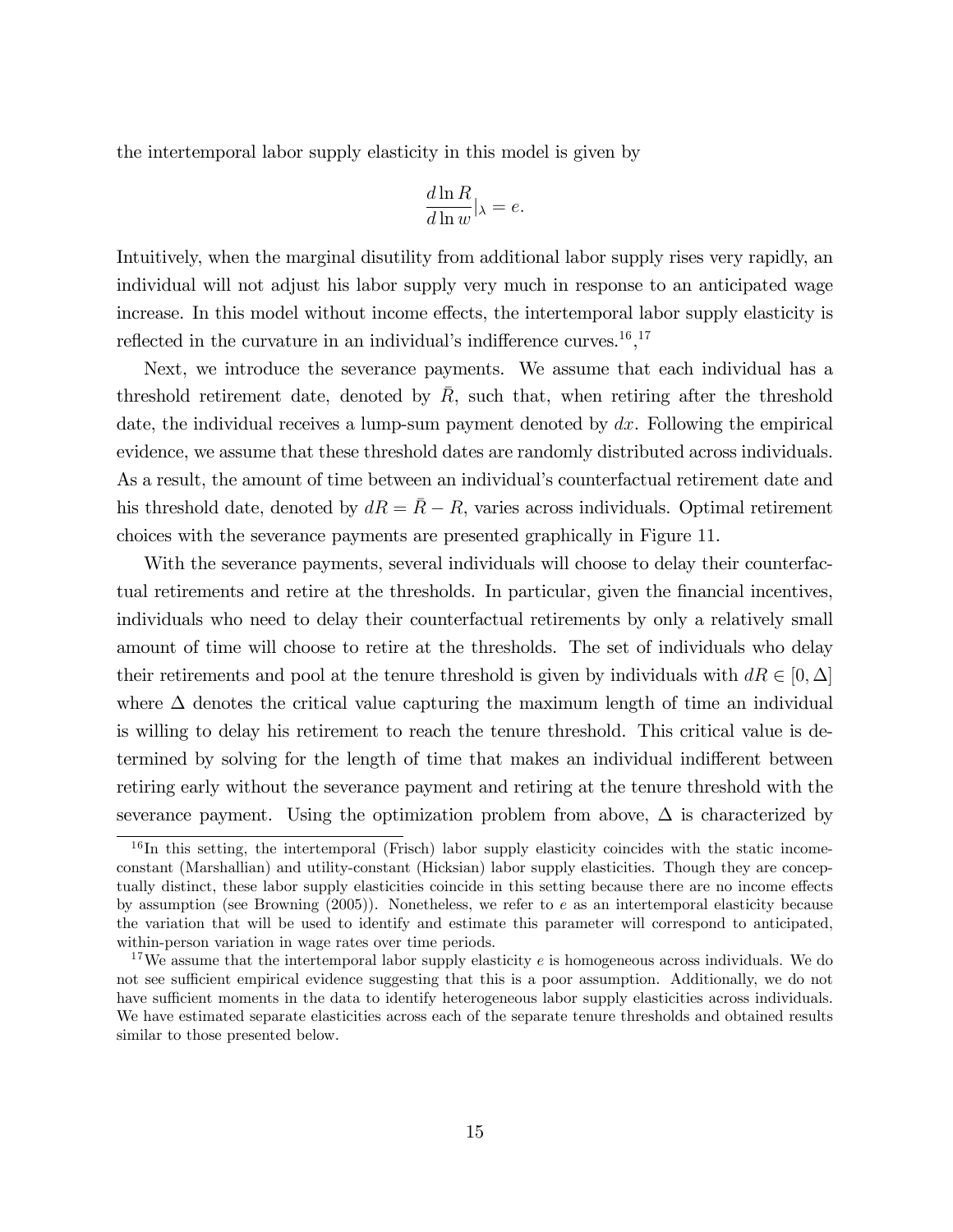solving the following indifference condition and labor supply equation

$$
\underbrace{w(\bar{R}-\Delta)+x-\frac{\theta}{1+\frac{1}{e}}(\frac{\bar{R}-\Delta}{\theta})^{1+\frac{1}{e}}}_{\text{max}} = \underbrace{w\bar{R}+x+dx-\frac{\theta}{1+\frac{1}{e}}(\frac{\bar{R}}{\theta})^{1+\frac{1}{e}}}_{\text{max}} \tag{1}
$$

utility if retiring early without severance pay utility if retiring at threshold with severance pay

$$
\bar{R} - \Delta = \theta w^e. \tag{2}
$$

Intuitively, a larger elasticity will correspond with more willingness to delay retirement for the severance payments, so the critical value  $\Delta$  will be larger. Thus, this model implies the decision rule that was suggested by the empirical evidence: an individual delays his retirement and retires at the severance pay threshold if  $\delta < \Delta$ ; otherwise he retires at his counterfactual retirement date.<sup>18</sup>

# 5 Elasticity Estimation

#### 5.1 Estimation Strategy

Our strategy to estimate the intertemporal labor supply elasticity is based on the above indifference condition and labor supply equation, equations  $(1)$  and  $(2)$  respectively. Using the observed retirement patterns, the maximum length of delay for individuals who pool at the tenure thresholds can be estimated. This yields an estimate for the critical value  $\Delta$ . With this estimate for the critical value  $(\Delta)$  and the observed data on wages  $(w)$ , severance payment amounts (dx) and the threshold dates  $(\overline{R})$ , the above indifference condition and labor supply equation can be solved to yield an estimate of the intertemporal labor supply elasticity  $(e)$ . Intuitively, this estimation strategy is based on two steps. First, we estimate

$$
wR_L + x - \frac{\theta_L}{1 + \frac{1}{e}} \left(\frac{R_L}{\theta_L}\right)^{1 + \frac{1}{e}} = w\bar{R} + x + dx - \frac{\theta_L}{1 + \frac{1}{e}} \left(\frac{\bar{R}}{\theta_L}\right)^{1 + \frac{1}{e}}
$$

<sup>&</sup>lt;sup>18</sup>The model implicitly assumes homogeneous preferences, with all the variation coming form individual heterogeneity in  $dR$ . Alternatively, pooling at the tenure threshold can be seen in terms of individuals<sup>7</sup> types based on heterogeneity in tastes for work. Let  $[\theta_L, \theta_H]$  denote the set of types that choose labor supply R. Because there are no income effects, the highest type that locates at  $R$  is the type that would locate at  $\bar{R}$  even in the absence of the discontinuity; that is,  $\hat{\theta}_H$  is characterized by  $\theta_H$  such that  $\bar{R} = \theta_H w^e$ . The lowest type that locates at  $\bar{R}$  is the type that is indifferent between choosing  $\bar{R}$  and some earlier retirement date  $R_L$ . Therefore,  $\theta_L$  is characterized by the  $\theta_L$  that satisfies the following indifference condition

where the left-hand side captures utility when retiring prior to the tenure threshold at  $R_L$  and the righthand side captures utility when retiring at the tenure threshold R. When retiring prior to the tenure threshold, the individual chooses his retirement optimally, so  $R_L$  is given by the labor supply equation  $R_L = \theta_L w^e$ .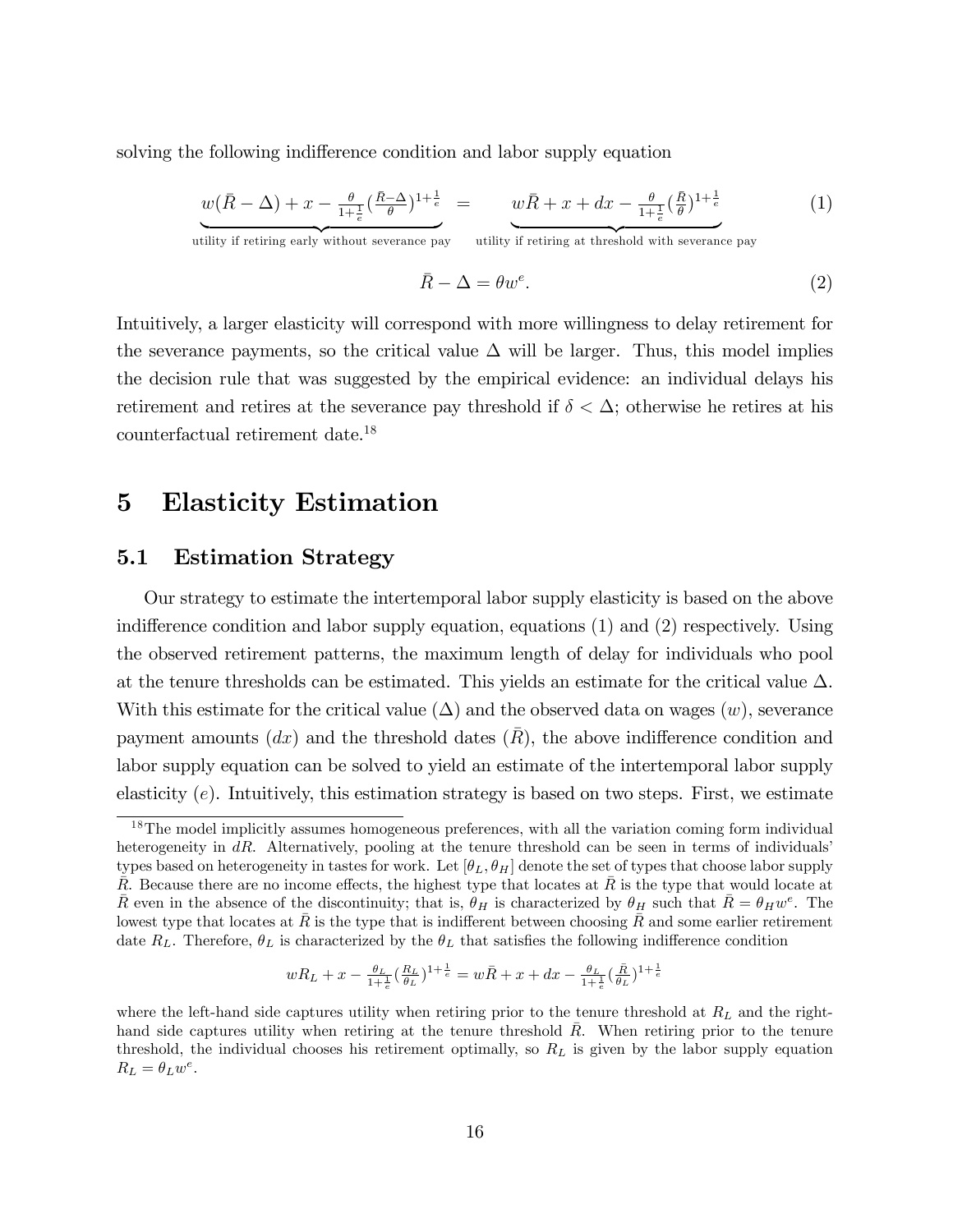the point of indifference that captures the maximum length of time an individual is willing to delay his retirement to get a larger severance payment. Second, we use this estimate and exploit the indifference between the two retirement dates to get at the convexity in the disutility of work, which reflects the intertemporal labor supply elasticity. We describe the steps to estimate the critical value  $\Delta$  using the observed retirement patterns in more detail in the next section.

#### 5.2 Estimation Procedures

To estimate the critical value  $\Delta$ , we start by estimating a continuous approximation of the observed retirement frequencies so that we can accurately characterize the amount of excess mass at the tenure thresholds. Specifically, in each interval between two tenure thresholds, we regress the observed frequencies on a continuous polynomial in tenure at retirement. We then predict the fitted values and set the values at the tenure thresholds equal to the observed values. We re-scale the predicted values so that the total number of individual retirements based on the Ötted values is equal to the number of observed retirements. We refer to the frequencies based on this continuous approximation as the actual frequencies. Figure 12 plots the observed frequencies against the actual frequencies when pooling across all of the tenure thresholds.

In the second step, we estimate *counterfactual frequencies* of tenure at retirement that would occur in the absence of the severance payments. For that purpose, we regress the actual frequencies in each interval between two thresholds on a continuous polynomial in tenure at retirement and a set of threshold dummies which are equal to 1 if the level of tenure is just before, at or just after a tenure threshold. We then set the threshold dummies equal to 0 and obtain the Ötted values. Again, we re-scale the Ötted values so that the total number of actual retirements is equal to the total number of counterfactual retirements. The identifying assumption implied by using dummies to capture retirement behavior around the tenure thresholds is the following: in the absence of the severance payment incentives, individuals with tenure around the thresholds would behave similarly to individuals away from the tenure thresholds. Thus, the counterfactual frequencies are identified based on individuals away from the tenure thresholds. Figure 13 plots the actual frequencies against the counterfactual frequencies when pooling across all of the tenure thresholds. The plot highlights that, in the absence of the severance payments, the counterfactual frequencies would be smooth through the tenure thresholds. While the first two steps treat each tenure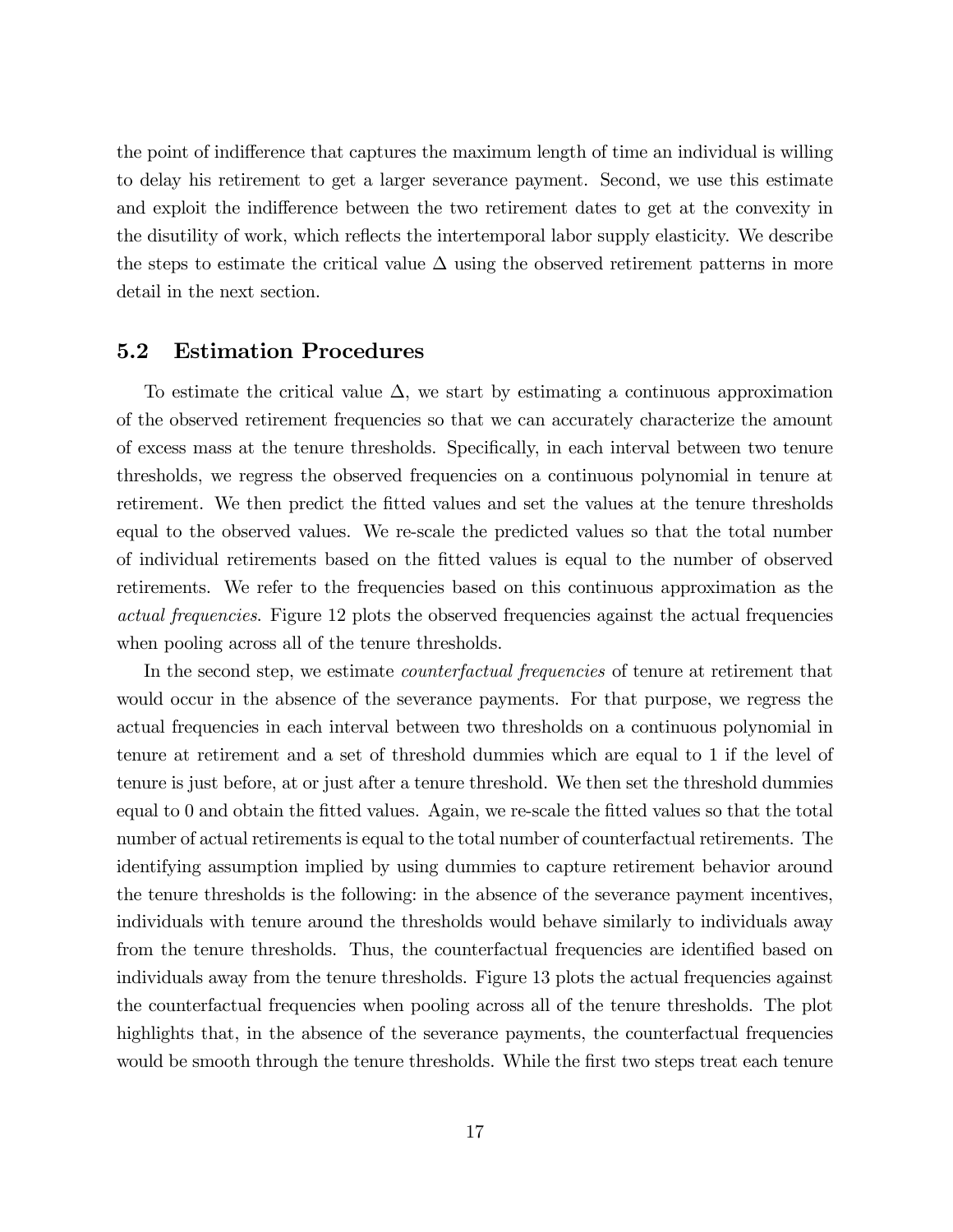threshold separately, the remaining steps in estimating the point of indifference are based on the frequencies when pooling across all of the tenure thresholds.

In the third step, we estimate the number of excess retirements at the tenure thresholds based on the cumulative differences between the actual and counterfactual frequencies at and just after the tenure thresholds. We select a post-threshold cutoff,  $R_H$ , to capture all of the excess retirements because the graphical evidence indicates that some of the excess retirements come from individuals who retiring just after the tenure thresholds rather than exactly on the thresholds. We use an iterative procedure to select  $R_H$ . We choose an initial  $R_H$  just above  $\bar{R}$  and compute the excess retirements based on the sum of the differences between the actual and counterfactual frequencies at R through  $R_H$ . Next, we increase  $R_H$ and compute the number of additional excess retirements that are added to the previous measure of excess retirements. We continue to increase  $R_H$  until the number of additional excess retirements that is added to the previous measure of excess retirements is sufficiently small (i.e., less than some  $\epsilon > 0$ ). The determination of  $R_H$  and the excess retirements are illustrated in Figure 14.

In the final step, the critical value  $\Delta$  is estimated based on equating the number of individuals delaying their retirements with the number of excess retirements. Analogous to the estimation of the number of excess retirements, we estimate the number of individuals delaying their retirements using the sum of the differences between the actual and counterfactual frequencies just prior to the tenure threshold. In particular,  $\Delta$  is determined by the pre-threshold value such that the number of individuals delaying their retirements is equal to the number of excess retirements. Intuitively, the point of indifference is therefore estimated as the maximum possible length of delay amongst individuals who delayed their retirements to qualify for a (larger) severance payment. This strategy for determining  $\Delta$  is illustrated in Figure 14. As mentioned above, once the point of indifference is estimated, we can estimate the intertemporal labor supply elasticity by solving the indifference condition and labor supply equation, equations (1) and (2) respectively.

#### 5.3 Estimation Results

#### Elasticity Estimate

Table 3 presents the estimation results. We estimate  $R_H = 0.75$  indicating that the excess retirements occur within roughly 9 months after the tenure thresholds. We estimate that the total number of excess retirements to be roughly 5; 200 individuals. To put this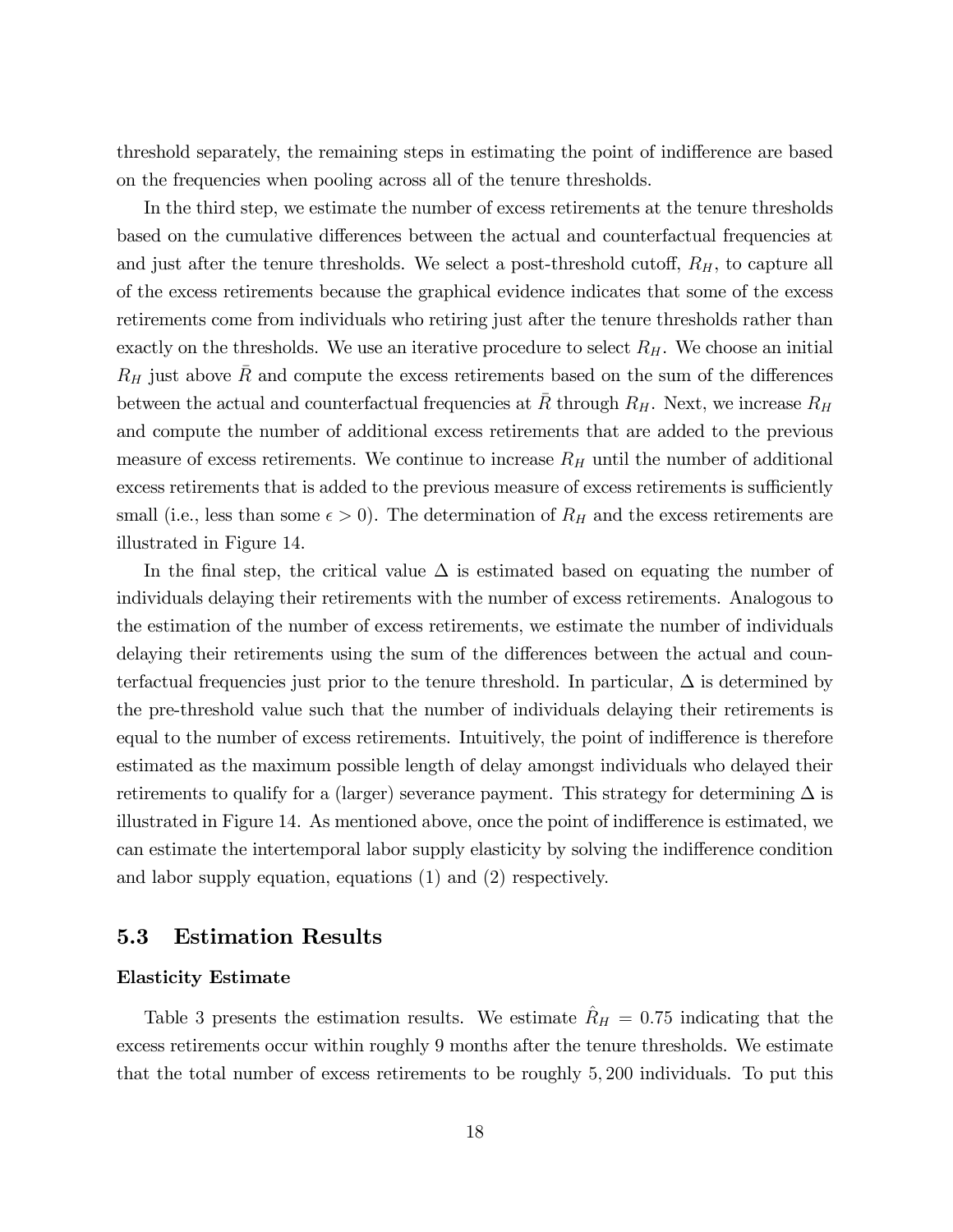figure in perspective, we also report the excess fraction which computes the excess retirements as a fraction of the total number of counterfactual retirements between  $\bar{R}$  and  $\hat{R}_{H}$ . We estimate the excess fraction to be roughly 0.40; this indicates that the number of excess retirements is less than half of the total number of individuals that one would expect to retire just after the tenure thresholds in the absence of the severance payments.

Next, we estimate the point of indifference to be  $\Delta = 1.25$ , which indicates that the maximum length of delay amongst individuals retiring just after the tenure thresholds is roughly 1 year and 3 months. Additionally, we report the number of delayed retirements based on the pre-threshold differences and check to make sure that the difference between the estimated number of delayed retirements and the estimated number of excess retirements is close to 0. Finally, based on the estimated point of indifference, we estimate the intertemporal labor supply elasticity to be  $\hat{e} = 0.30$ .

While these estimation results indicate a relatively low estimate for the intertemporal labor supply elasticity, we next explore the plausibility of a relatively high intertemporal labor supply elasticity given the available empirical evidence. In particular, the low estimate for the elasticity is driven by (1) the relatively low estimate for the maximum length of time individuals are willing to delay their retirements for the severance payments  $\Delta$ , and  $(2)$  the relatively large financial incentives dx.

#### Sensitivity Analysis

First, we examine the relationship between  $\Delta$  and the intertemporal labor supply elasticity in Figure 15. This Ögure plots the elasticity on the vertical axis against the point of indifference on the horizontal axis. The plots highlights that the elasticity increases as the maximum amount of time that individuals are willing to delay their retirements for the severance payments increases. Intuitively, if individuals are willing to delay their retirements by a longer time, this would imply that they are more responsive to the anticipated benefits.

Figure 15 illustrates that to generate an elasticity greater than 0:75, we would need to estimate a critical value indicating that individuals are willing to delay their retirements by at least 2 years in response to the severance payments. If we add the estimated critical value of  $1.25$  years and the estimated post-threshold cutoff of  $0.75$  years from above, it is plausible that some individuals could end up delaying their retirements by a total of 2 years to receive larger severance payments. However, mechanically adding the two values assumes that all individuals expect that they have to keep working for 0:75 years beyond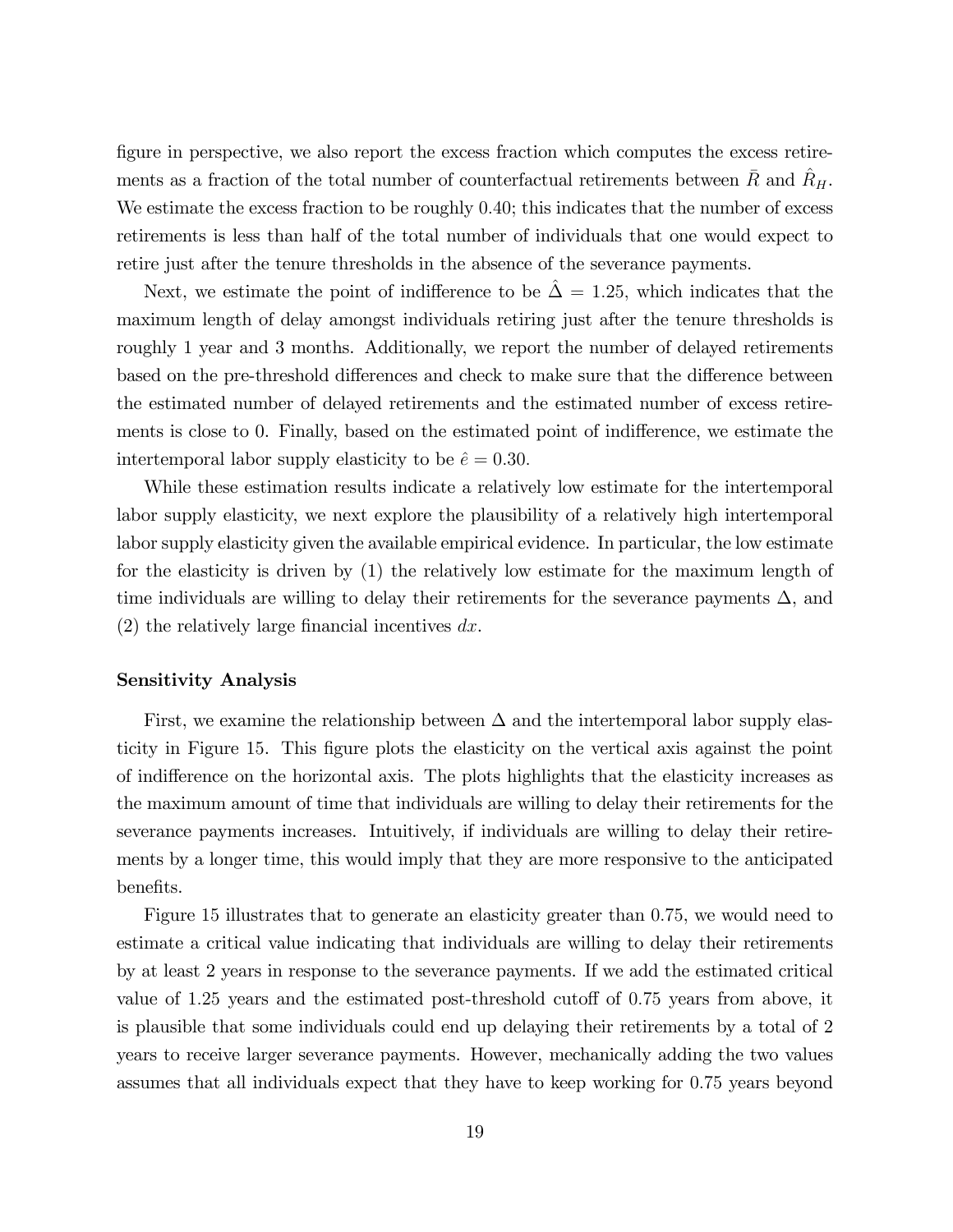their threshold dates. We observe that individuals who pool at the tenure thresholds generally retire within a few weeks of the thresholds, which does not seem to be much evidence to justify such an assumption. Overall, we do not find much evidence suggesting that individuals who pool at the tenure thresholds are willing to delay their retirements by 2 years or more to qualify for the larger severance payments.

Second, we examine the relationship between the financial incentives from the severance payments and the estimated intertemporal labor supply elasticity. Figure 15 plots the implied intertemporal labor supply elasticity against the point of indifference if the size of the discontinuity in the budget line were either 33% larger and 33% smaller than the mandated amount. Intuitively, at each point of indifference, a smaller discontinuity implies a larger elasticity because individuals are similarly responsive to smaller financial incentives. Based on the the estimated point of indifference of 1.25 year before the tenure thresholds, a 33% smaller discontinuity would results in an estimated elasticity of roughly 0:40.

Uncertainty is one factor that could potentially reduce individuals' financial incentives to delay their retirements. To see this, consider the model above and suppose that an individual gets the severance payment dx at the threshold R with probability  $p \in (0,1)$ , and with probability  $1 - p$ , the individual is forced to retire at some other date not of his choice and he does not receive a payment. Intuitively, such uncertainty could arise from either a health shock or a layoff. Additionally, if an employer offers early severance payments and tries to force some fraction of his employees to retire, this could be modeled similarly. In this scenario, the financial incentives to delay retirement are reduced to pdx. As indicated by Figure 15, the probability p would need to be smaller that 0.66 to generate an elasticity larger than 0:40. To generate a larger intertemporal labor supply elasticity, one would need to assume a significant amount of uncertainty in getting the severance payments at the tenure thresholds because the direct Önancial incentives from the payments are relatively large. The empirical evidence on health shocks and layoffs at older ages indicates a relatively low degree of uncertainty. Thus, there seems to be little empirical evidence suggesting that the financial incentives from the severance payments actually small enough to generate a relatively high estimate for the intertemporal labor supply elasticity.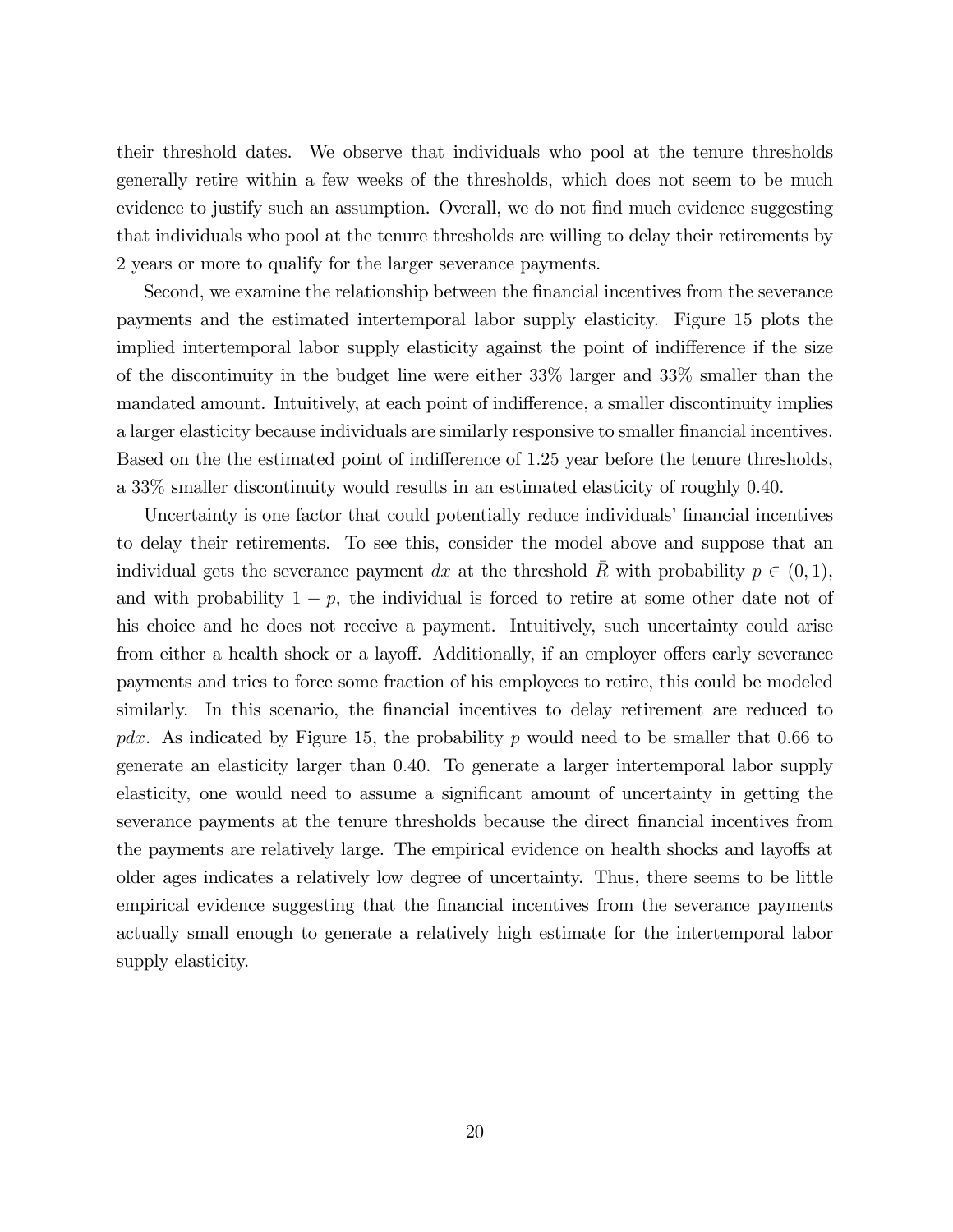### 5.4 Model Simulations

While the model and estimation focus on individuals who can choose to delay their retirements to respond to the severance payments, we now present model simulations to examine features that can account for individuals retiring just before the tenure thresholds and slightly after the tenure thresholds.

To account for the pre-threshold retirements, we introduce a health cost associated with the additional work when delaying one's retirement beyond a counterfactual date without the severance payments. We assume that an individual who determines the utility gain  $dU$  from delaying retirement to the threshold date also draws a health cost  $\phi$  capturing an exogenously given additional marginal disutility of work from delaying his retirement ( $\phi$ ) 0). After comparing utility gain and the health cost, individuals delay their retirements if the amount of additional work is sufficiently low (i.e.  $dR < \Delta$ ) and also if their utility gains exceed their health costs (i.e.  $dU > \phi$ ). We assume that the health costs are independent draws from a random distribution. Hence, the probability of delaying retirement increases from close to 0 for a length of delay equal to the maximum length  $dR = \Delta$  to a fraction m for a length of delay  $dR$  close to 0; in other words, the probability of delaying retirement is higher if an individual has to delay his retirement by only a relatively small amount of time. We determine  $m$  based on the actual number of pre-threshold retirements as a fraction of the counterfactual pre-thresholds retirements.

To account for the retirements slightly after the tenure thresholds, we introduce task completion constraints as additional noise added to individuals' optimal retirement dates. Specifically, we assume that, once an individual has chosen to retire at a tenure threshold, he draws a task that he must complete prior to retirement. The observed retirement date then becomes  $\tilde{R} = \bar{R} + z$  where z captures the amount of time taken to complete the task. We assume that z is drawn from an exponential distribution with parameter  $\lambda_{task} > 0$ capturing the average amount of additional time taken for task completion. This parameter is calibrated based on the excess retirements observed just after the tenure thresholds.<sup>19</sup>

Figure 16 plots the observed data against the simulated outcomes from the model with the health costs and task completion constraints. In this simulation, we use an elasticity of 0:30 and calibrate the parameter values for the health costs and task constraints to match the observed data. The figure highlights that the model is able to replicate the observed preand post-threshold patterns after introducing the health costs and task completion frictions.

 $19$ For simplicity we assume that task completion frictions only occur if an individual decides to retire at the tenure threshold. If we added the constraint to all retirements nothing would change??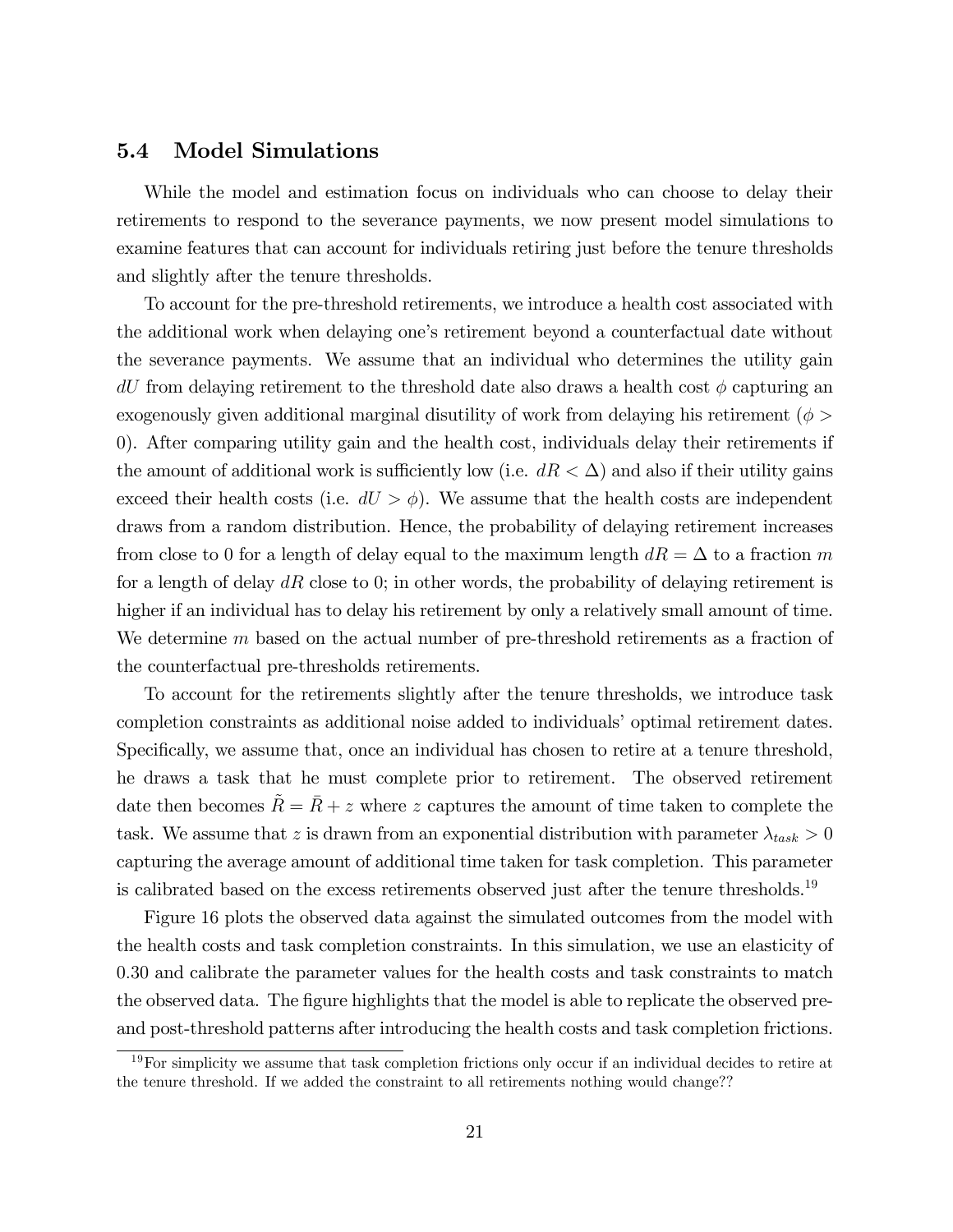Next, we examine the simulated patterns when using a relatively high intertemporal labor supply elasticity of 1.0 and the same parameter values for the costs and constraints. In this case, the simulated number of excess retirements is much larger than the observed number of excess retirements.<sup>20</sup> Intuitively, a relatively high intertemporal labor supply elasticity would imply many more excess retirements at the tenure thresholds than we can detect from the observed data. Overall, we find little evidence for a relatively high intertemporal labor supply elasticity.

# 6 Conclusions

This paper presents evidence on individuals' willingness to delay exiting the labor force in response to anticipated increases in retirement benefits. This evidence is based on discontinuous increases in retirement benefits upon completion of  $10, 15, 20,$  and  $25$  years of tenure by retirement. The graphical evidence illustrates a relatively modest willingness to delay retirement in response to the discontinuous increases in benefits at the tenure thresholds. This evidence implies a low intertemporal labor supply elasticity of 0:30. Thus, either based on intensive or extensive margin labor supply decisions, economic models that rely on high intertemporal labor supply elasticities appear to be at odds with available empirical evidence.

 $^{20}$  Importantly, this simulation is done using the cost and friction parameters calibrated using the elasticity of 0:30. Alternatively, one could calibrate these parameters when using the observed data and an elasticity of 1:0 and then examine how the excess mass just after the tenure thresholds changes when using a lower labor supply elasticity. However, in this case, the excess number of retirements is not responsive to the change in the labor supply elasticity because the simulated excess retirements are driven almost entirely by the costs and frictions. Intuitively, the intertemporal labor supply elasticity is not identified if the observed patterns are driven entirely by randomly drawn costs and frictions rather than by individuals choosing their retirements in the presence of relatively small frictions.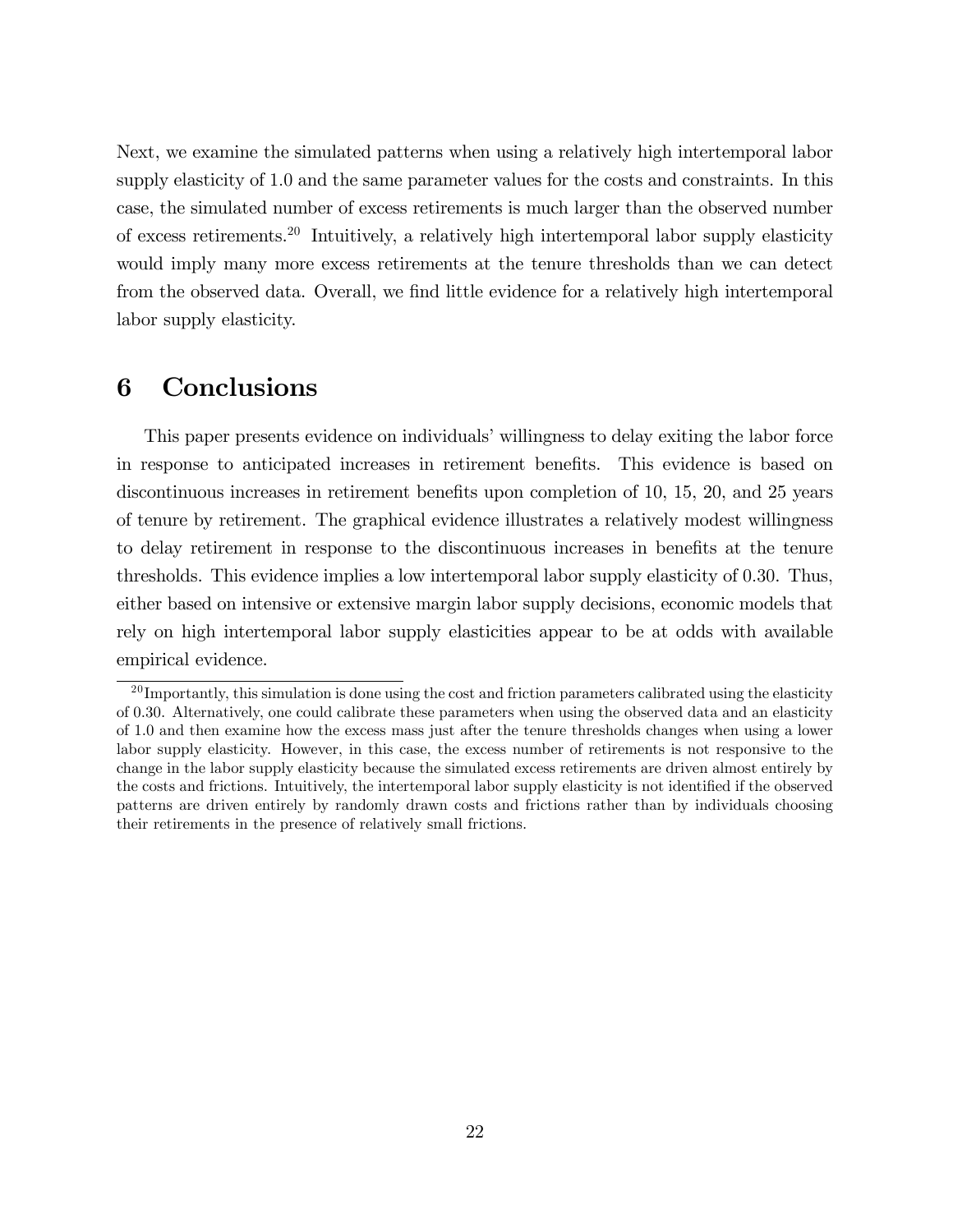# References

- Blundell, R. and T. Macurdy (1999). Labor supply: A review of alternative approaches. In O. Ashenfelter and D. Card (Eds.), *Handbook of Labor Economics*, Volume 3 of Handbook of Labor Economics, Chapter 27, pp. 1559–1695. Elsevier.
- Card, D., R. Chetty, and A. Weber (2007). Cash-on-Hand and Competing Models of Intertemporal Behavior: New Evidence from the Labor Market. Quarterly Journal of Economics  $122(4)$ , 1511–1560.
- Chetty, R., J. N. Friedman, T. Olsen, and L. Pistaferri (2009). Adjustment costs, firm responses, and labor supply elasticities: Evidence from danish tax records. Working Paper 15617, National Bureau of Economic Research.
- Heckman, J. J. (1993). What has been learned about labor supply in the past twenty years? American Economic Review  $83(2)$ , 116-121.
- Keane, M. and R. Rogerson (2010). Reconciling micro and macro labor supply elasticities. Working paper.
- Ljungqvist, L. and T. Sargent (2010). Career length: Effects of curvature of earnings profiles, earnings shocks, and social security. Working paper.
- Ljungqvist, L., T. J. Sargent, O. Blanchard, and E. C. Prescott (2006). Do Taxes Explain European Employment? Indivisible Labor, Human Capital, Lotteries, and Savings [with Comments and Discussion]. *NBER Macroeconomics Annual 21*, 181–246.
- Mulligan, C. B. (1999). Substition over time: Another look at life-cycle labor supply. In B. Bernanke and J. Rotemberg (Eds.), NBER Macroeconomics Annual 1998, Volume 13, pp.  $75-152$ . MIT Press.
- Ohanian, L., A. Raffo, and R. Rogerson (2008). Long-term Changes in Labor Supply and Taxes: Evidence from OECD Countries, 1956-2004. Journal of Monetary Economics  $55(8)$ , 1353–1362.
- Prescott, E. C. (2006). Nobel Lecture: The Transformation of Macroeconomic Policy and Research. Journal of Political Economy  $114(2)$ , 203-235.
- Saez, E. (1999). Do taxpayers bunch at kink points? Working Paper 7366, National Bureau of Economic Research.
- Saez, E. (2010). Do taxpayers bunch at kink points? American Economic Journal: Economic Policy (forthcoming).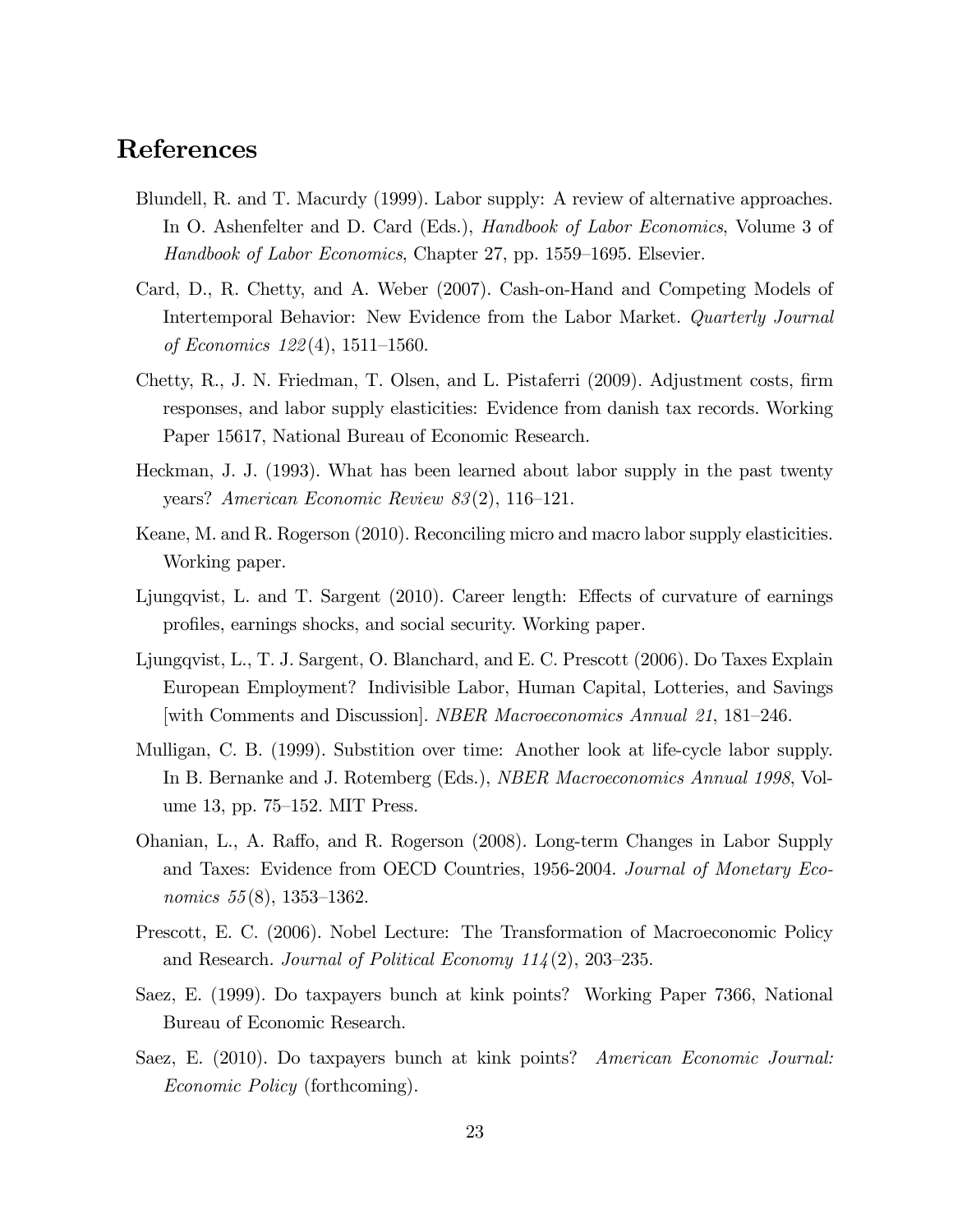Zweimüller, J., R. Winter-Ebmer, R. Lalive, A. Kuhn, J.-P. Wuellrich, O. Ruf, and S. Büchi (2009). Austrian social security database. NRN: The Austrian Center for Labor Economics and the Analysis of the Welfare State (Working Paper 0903).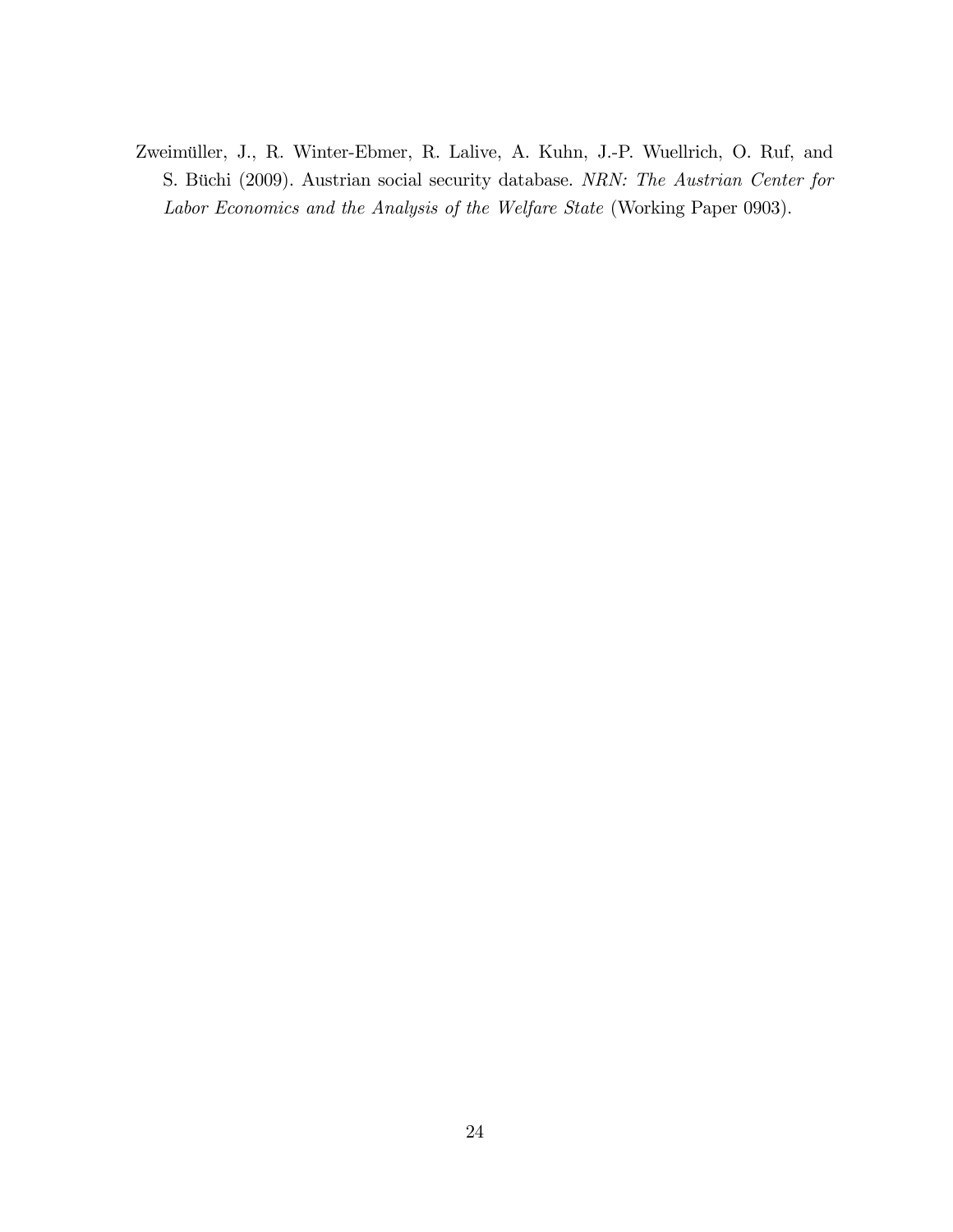| <b>Sample Selection</b>                                    |              |            |  |  |  |
|------------------------------------------------------------|--------------|------------|--|--|--|
|                                                            | Number of    | Percentage |  |  |  |
|                                                            | Observations | change     |  |  |  |
| Individuals in cohorts born 1930 - 1940                    | 1,578,549    |            |  |  |  |
| Still employed at age 55                                   | 651,336      | $-59\%$    |  |  |  |
| More than one year employment experience before age 55     | 625,251      | $-4%$      |  |  |  |
| Excluding workers ever employed as civil servant           | 546,308      | $-13%$     |  |  |  |
| Excluding workers with last job not in construction        | 487,019      | $-11%$     |  |  |  |
| Excluding left censored tenure in last job                 | 380,737      | $-22%$     |  |  |  |
| Workers retiring withing 6 months of their last job        | 269,411      | $-29%$     |  |  |  |
| Restricted sample of highly responsive individuals         |              |            |  |  |  |
| Excluding individuals with high number of sick leave days  | 233,976      | $-13%$     |  |  |  |
| Excluding individuals with high or low average earnings    | 197,726      | $-15%$     |  |  |  |
| Excluding workers from firms with less than 10 employees   | $-19%$       |            |  |  |  |
| Excluding workers with in jobs with highest rigidity index | 154,484      | $-3%$      |  |  |  |

Table 1

Notes: Numbers based on the ASSD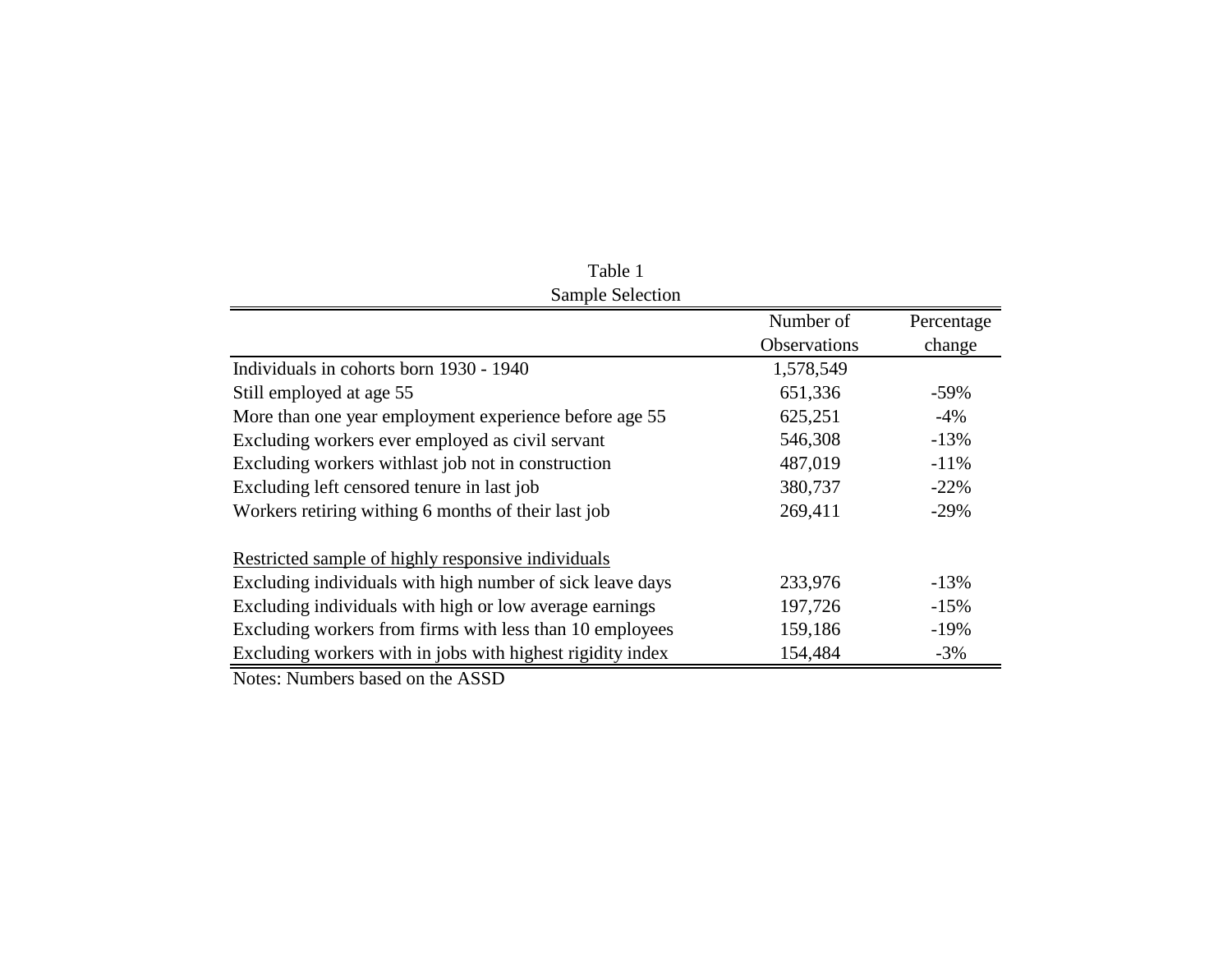| Table 2                                   |             |                                |  |  |  |  |
|-------------------------------------------|-------------|--------------------------------|--|--|--|--|
| <b>Summary Statistics</b>                 |             |                                |  |  |  |  |
|                                           | Full Sample | Tenure at Retirement $\geq 10$ |  |  |  |  |
| # of Individuals                          | 269,411     | 142,332                        |  |  |  |  |
| Retirement Age                            | 58.64       | 58.71                          |  |  |  |  |
|                                           | 59.00       | 59.25                          |  |  |  |  |
|                                           | 2.58        | 2.61                           |  |  |  |  |
| Tenure                                    | 11.11       | 17.27                          |  |  |  |  |
|                                           | 10.50       | 16.50                          |  |  |  |  |
|                                           | 7.76        | 5.06                           |  |  |  |  |
| <b>Annual Earnings</b>                    | 18459.69    | 19572.48                       |  |  |  |  |
|                                           | 17983.05    | 19649.52                       |  |  |  |  |
|                                           | 13458.51    | 13571.58                       |  |  |  |  |
| Fraction Top-Coded                        | 0.14        | 0.15                           |  |  |  |  |
|                                           |             |                                |  |  |  |  |
|                                           | 0.34        | 0.36                           |  |  |  |  |
| <b>Years of Employment</b>                | 32.71       | 34.08                          |  |  |  |  |
|                                           | 34.54       | 35.28                          |  |  |  |  |
|                                           | 9.59        | 8.36                           |  |  |  |  |
| Years of Sick Leave                       | 0.48        | 0.43                           |  |  |  |  |
|                                           | 0.12        | 0.09                           |  |  |  |  |
|                                           | 0.88        | 0.81                           |  |  |  |  |
| Fractions:                                |             |                                |  |  |  |  |
| <b>Claiming Disability Pensions</b>       | 0.282       | 0.233                          |  |  |  |  |
| <b>Claiming Early Retirement Pensions</b> | 0.375       | 0.401                          |  |  |  |  |
| Claiming Old Age Pensions                 | 0.343       | 0.366                          |  |  |  |  |
| Agriculture & Mining                      | 0.045       | 0.041                          |  |  |  |  |
| Manufacturing                             | 0.255       | 0.240                          |  |  |  |  |
| <b>Sales</b>                              | 0.193       | 0.167                          |  |  |  |  |
| Tourism                                   | 0.044       | 0.022                          |  |  |  |  |
| Transportation                            | 0.051       | 0.045                          |  |  |  |  |
| Services                                  | 0.412       | 0.485                          |  |  |  |  |

Notes: Except for the Fractions, the mean, median and standard deviations are reported for each variable. All earnings variables are expressed in 2008 euros. Summary statistics for lifetime earnings are based on birth cohorts beyond 1935. Employment Time and Sick Leave are measured in years.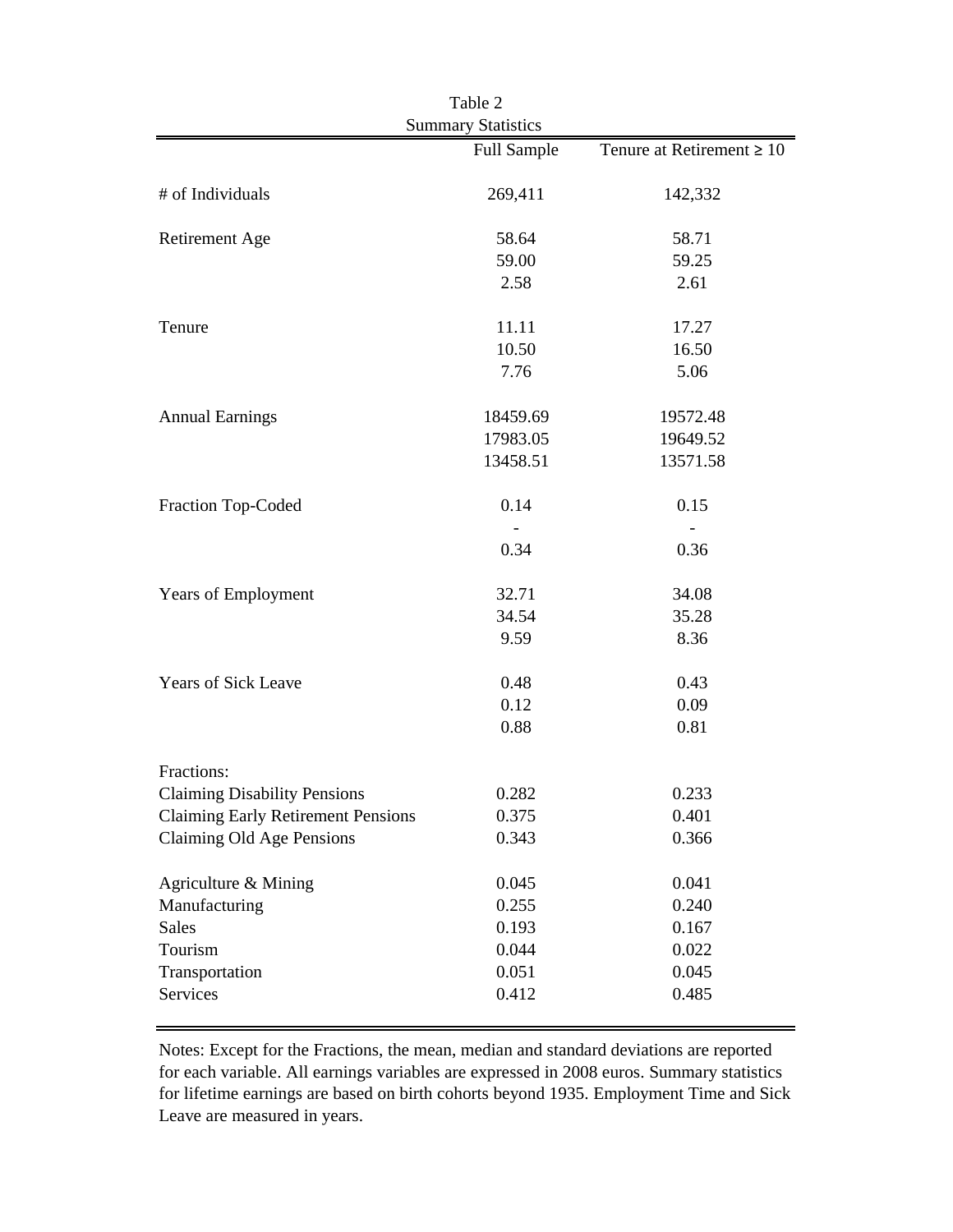| Table 3 |                                      |                    |                  |                        |  |  |  |
|---------|--------------------------------------|--------------------|------------------|------------------------|--|--|--|
|         | <b>Elasticity Estimation Results</b> |                    |                  |                        |  |  |  |
|         | <b>Excess Workers</b>                | Reduced<br>Workers | $\Delta$ Workers | <b>Excess Fraction</b> |  |  |  |
|         | 5198.7270                            | 5200.1261          | $-1.3991$        | 0.3859                 |  |  |  |
|         | (106.7238)                           | (112.8092)         | (35.4562)        | (0.0111)               |  |  |  |
|         |                                      |                    |                  |                        |  |  |  |
|         | Λ                                    | $R_{\rm H}$        |                  | e                      |  |  |  |
|         | $-1.2500$                            | 0.7500             |                  | 0.2995                 |  |  |  |
|         | (0.1015)                             | (0.0199)           |                  | (0.0491)               |  |  |  |
|         |                                      |                    |                  |                        |  |  |  |

Notes: Bootstrapped standard errors based on 100 replications are in parentheses.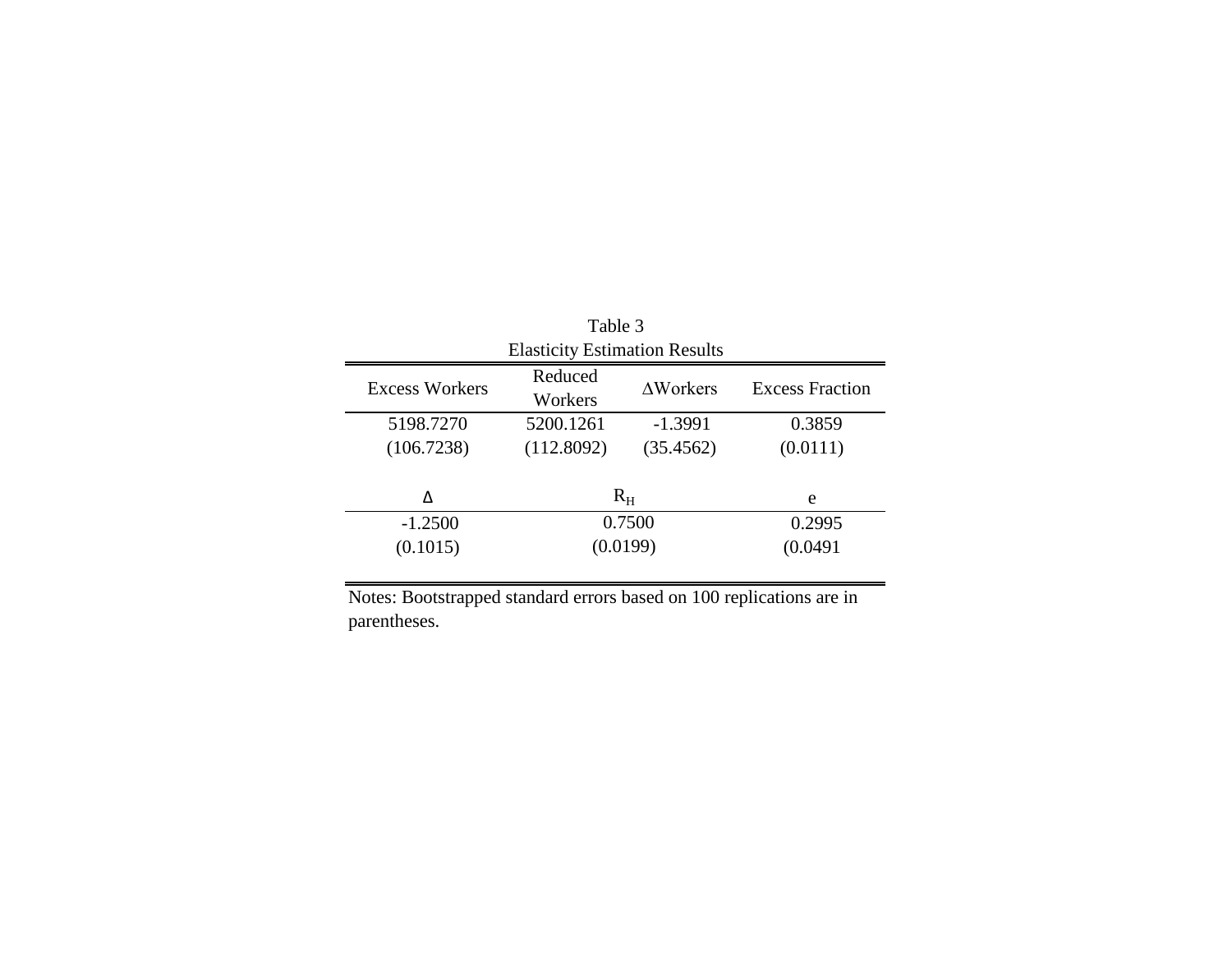# Fig. 1. Payment Amounts based on Tenure at Retirement

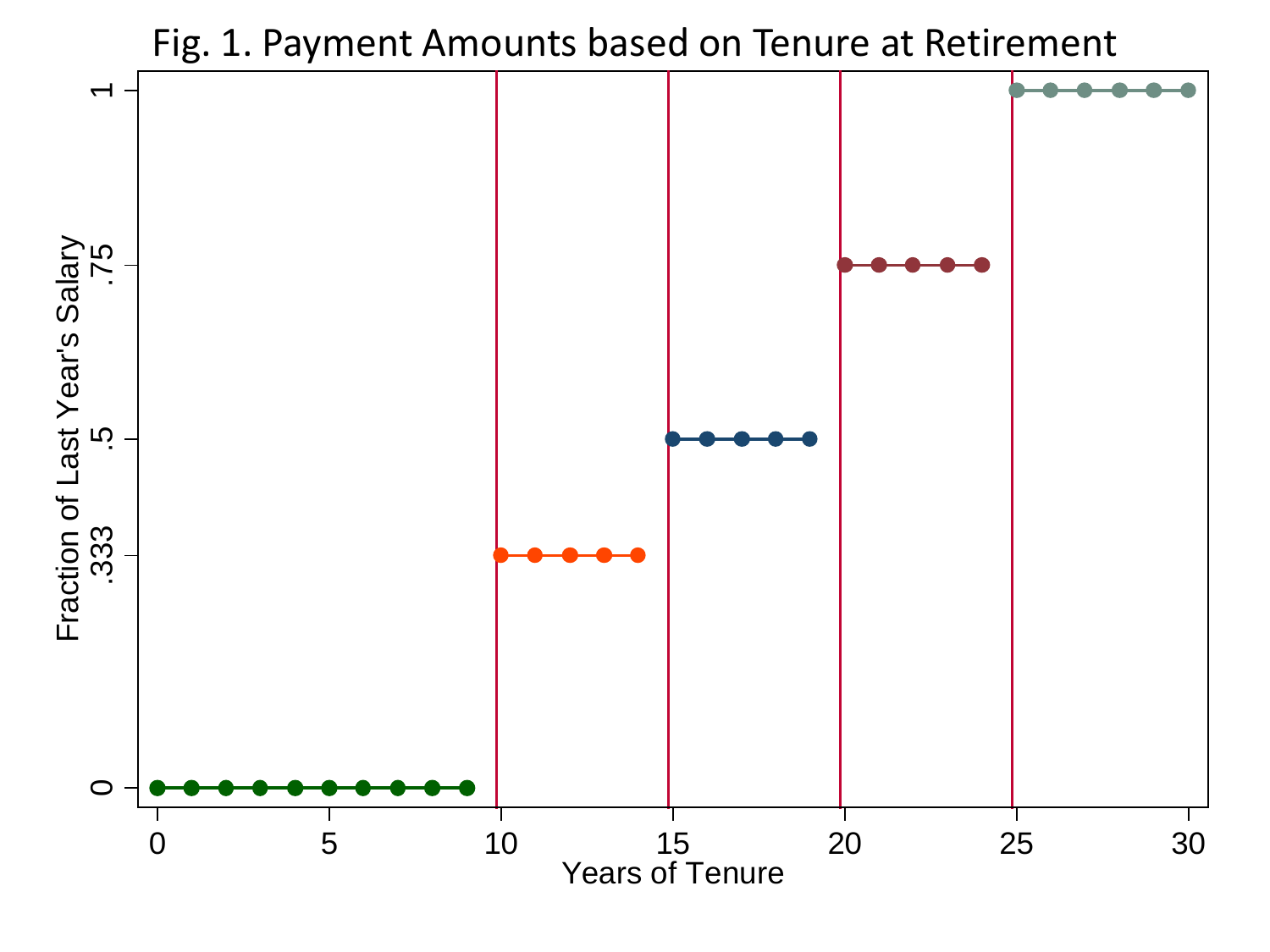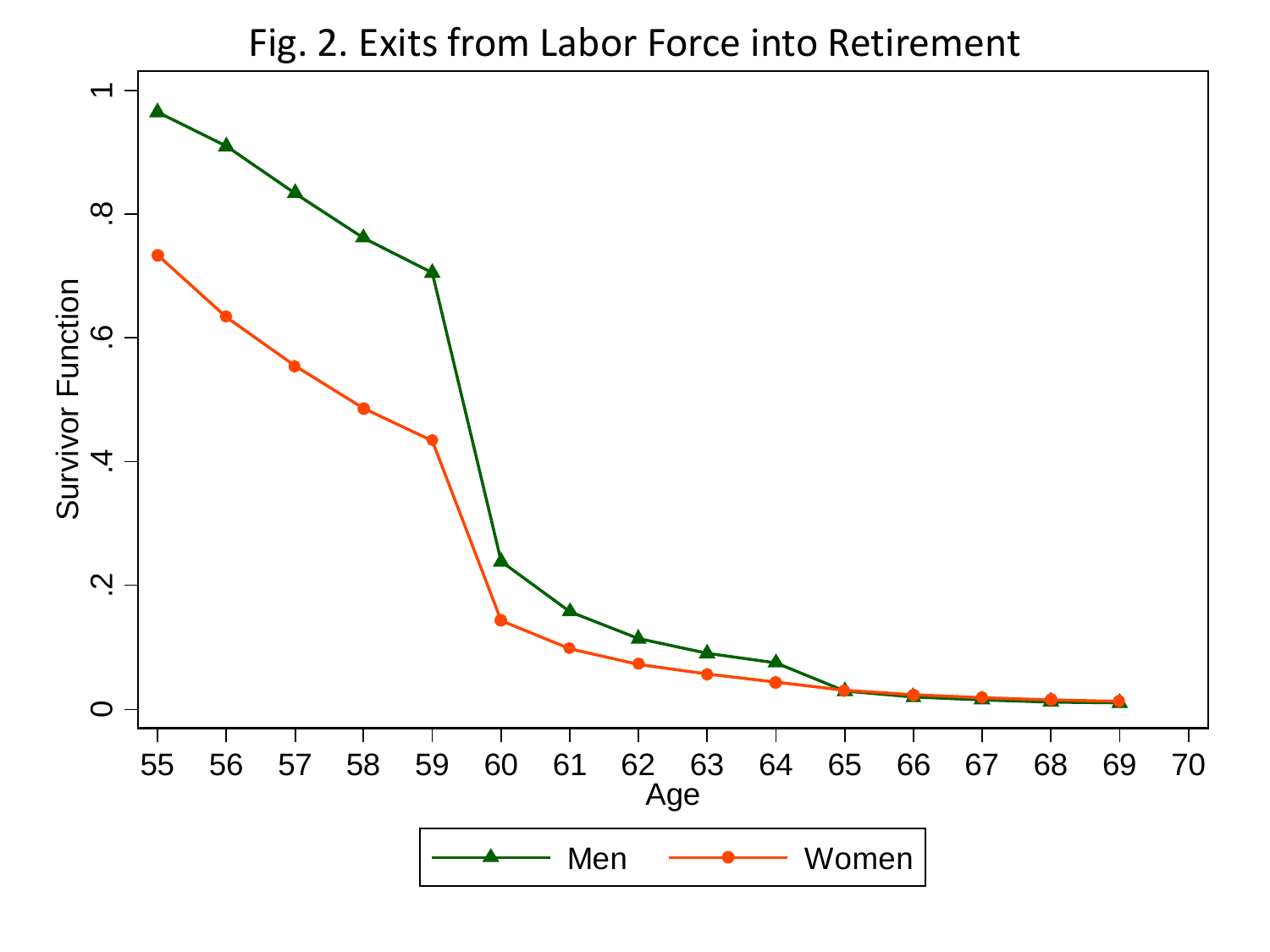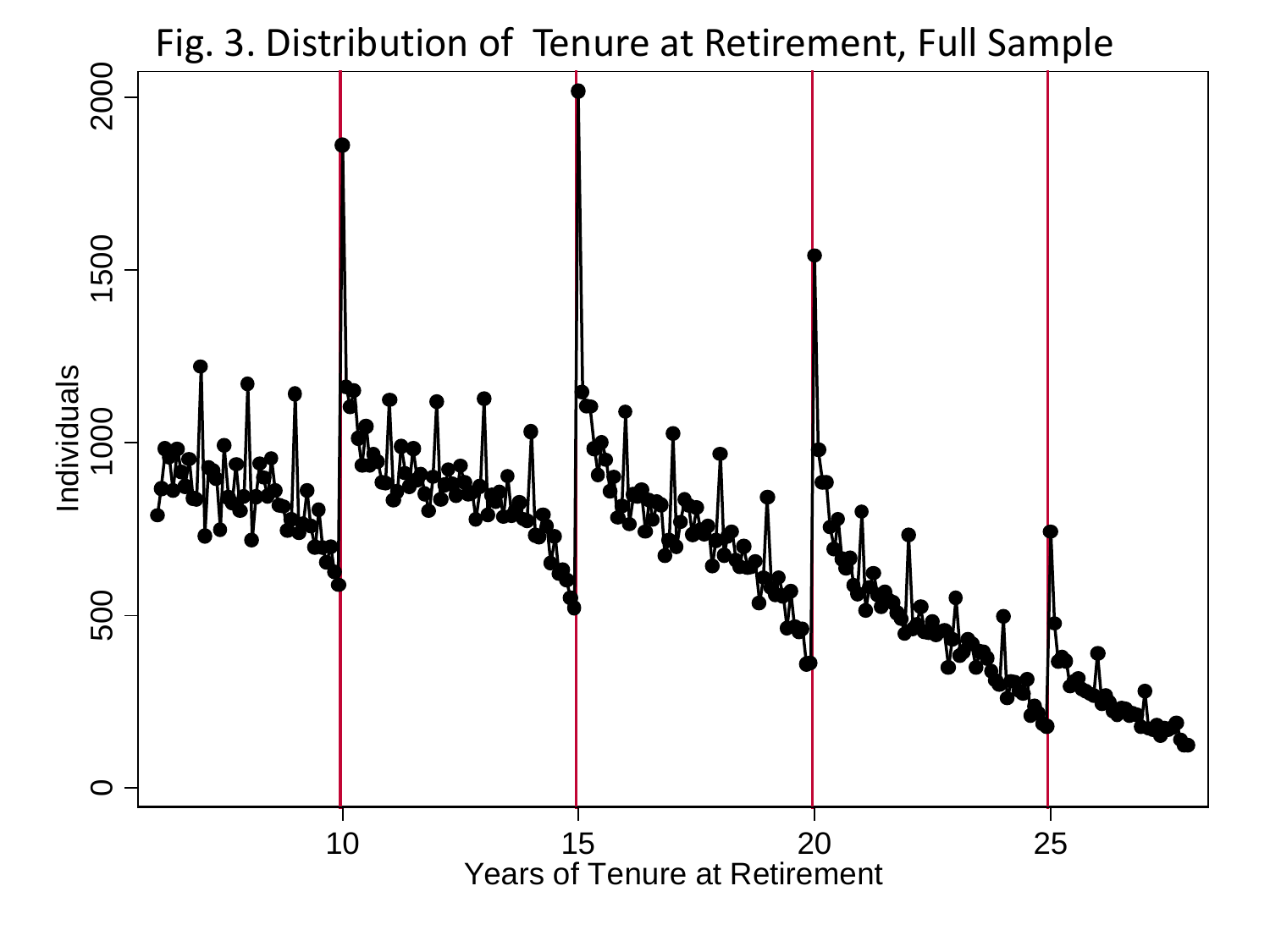Fig. 4. Controlling for Covariates

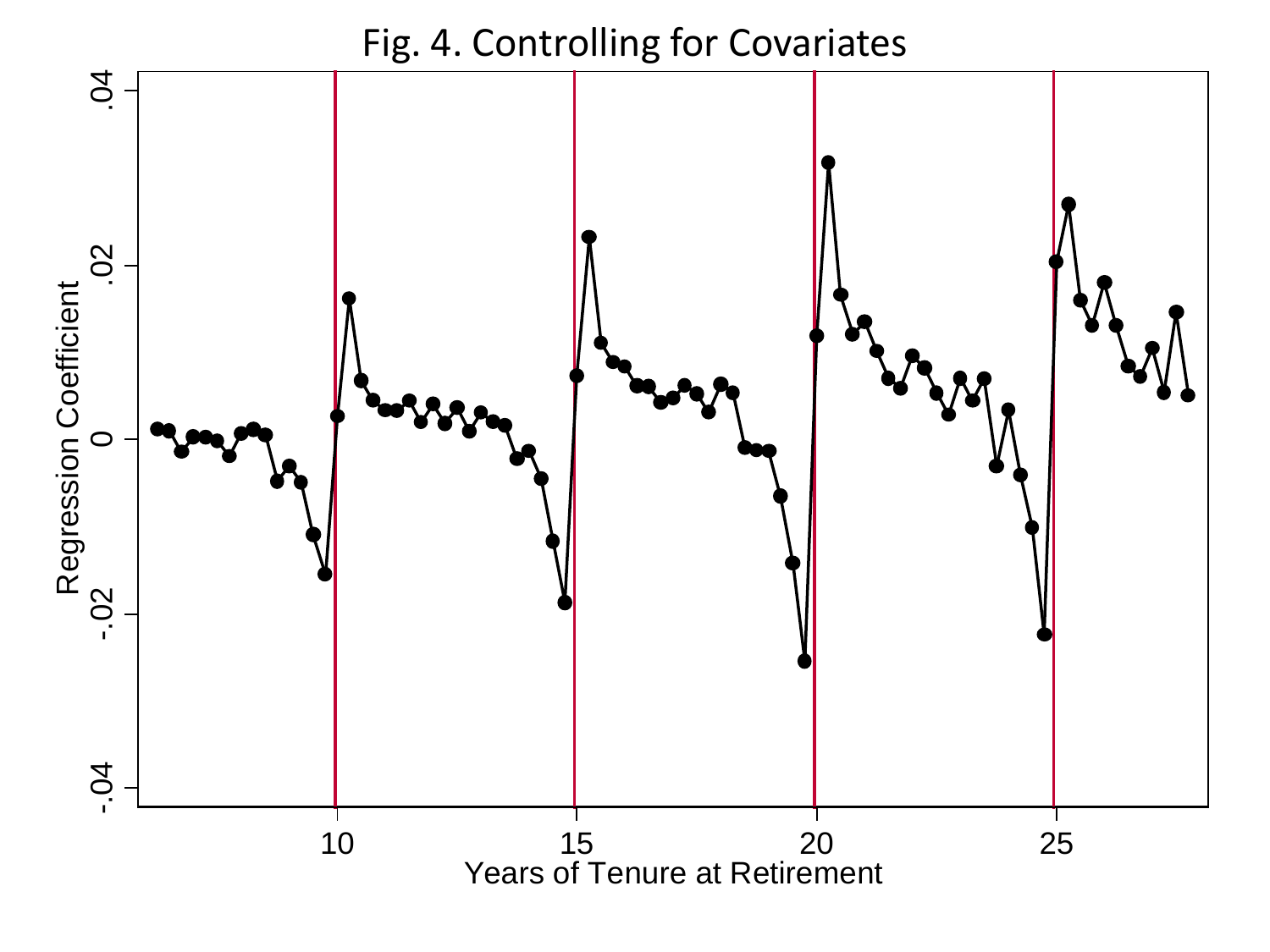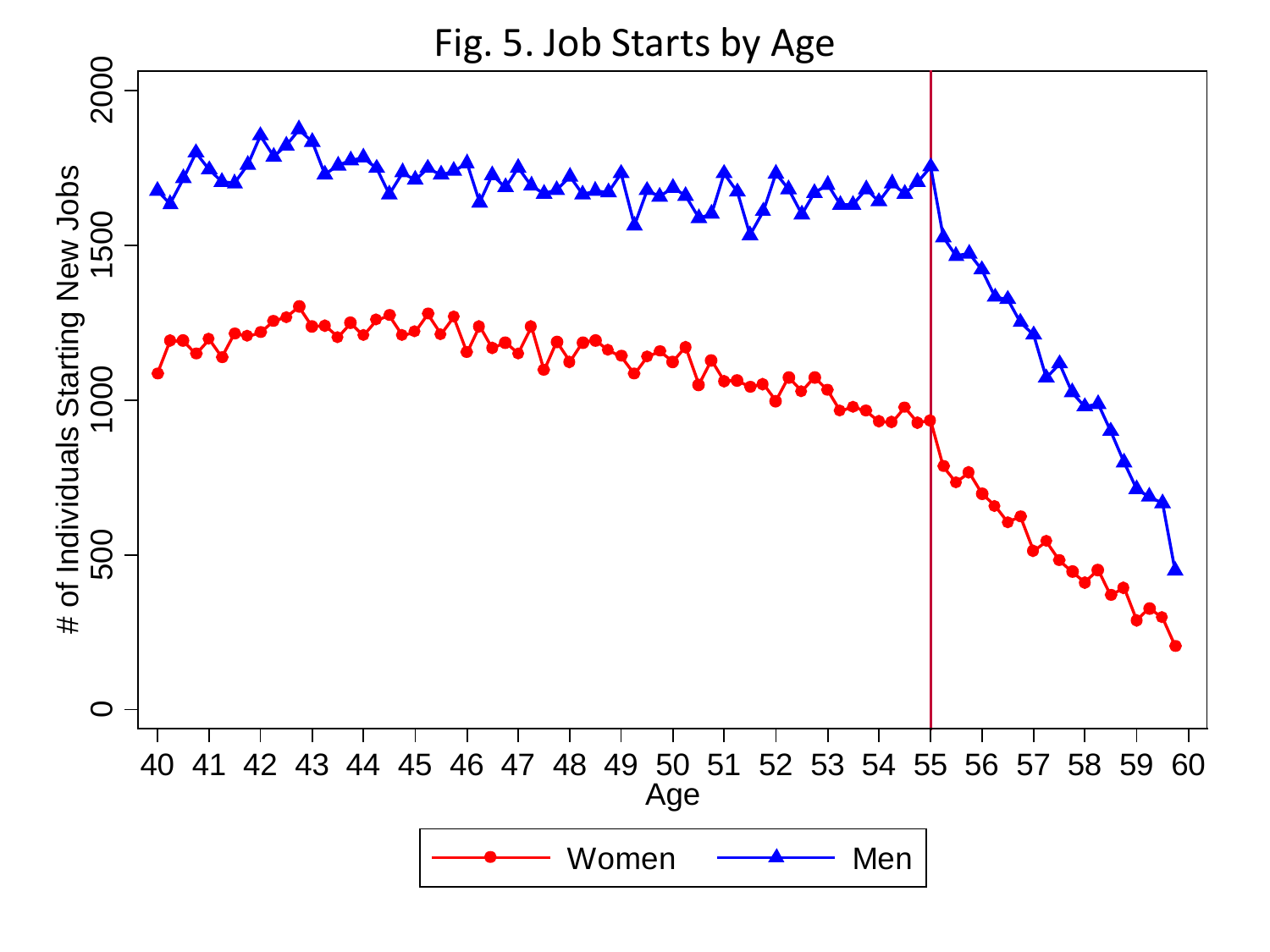Fig. 6. Distribution of Tenure at Retirement by Health Status

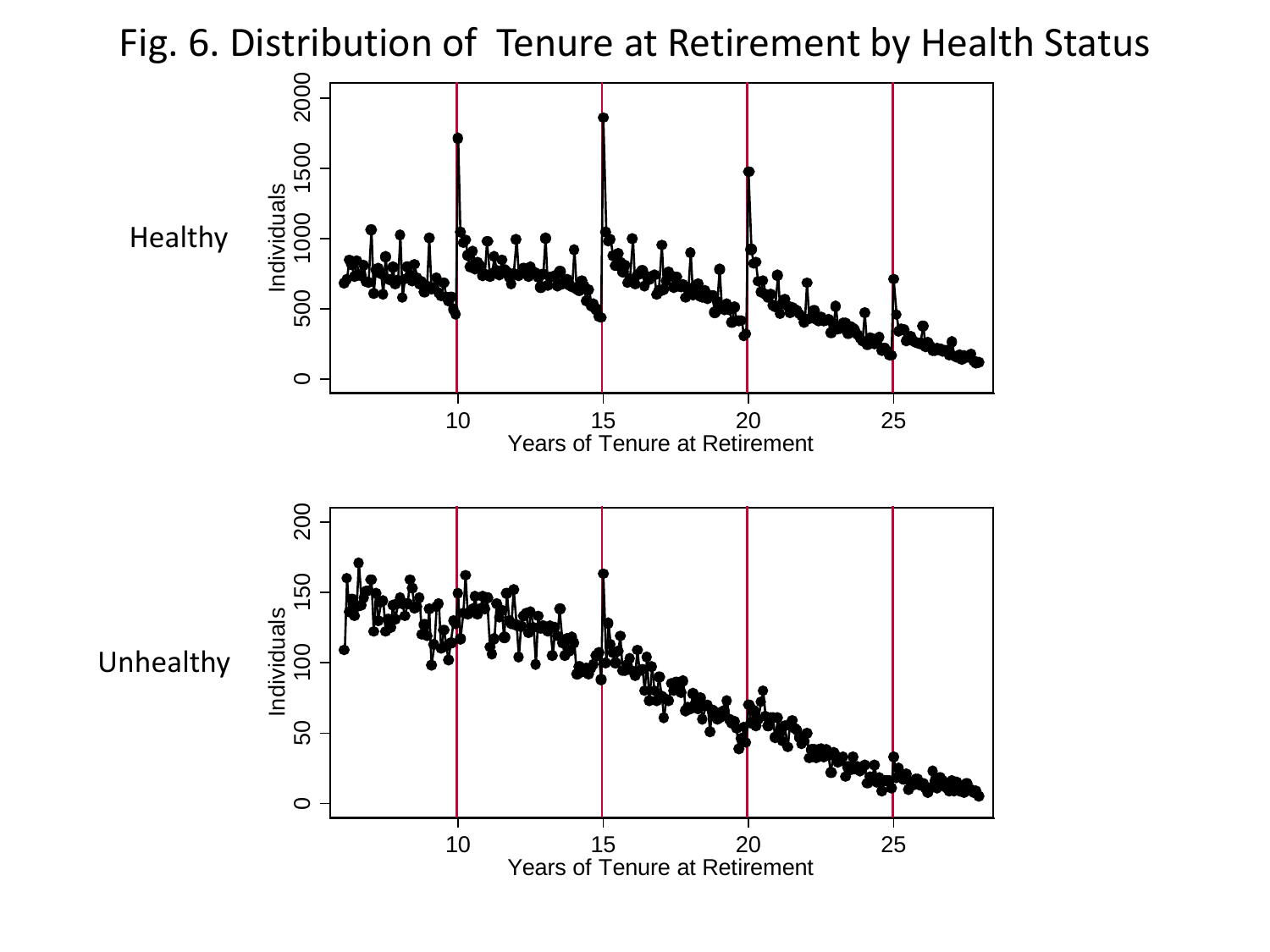Fig. 7. Retirement at Thresholds by Earnings Groups

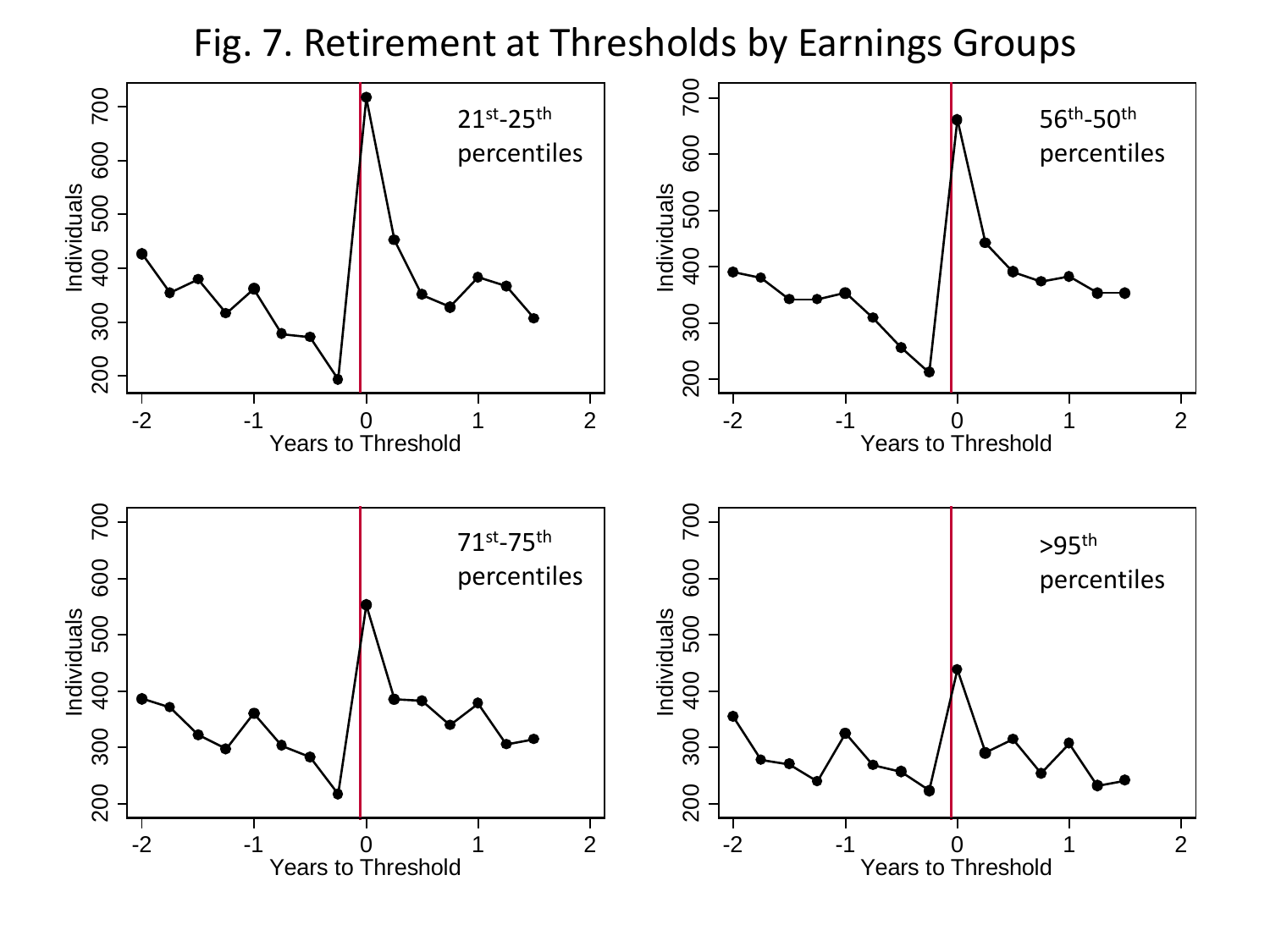Fig. 8. Distribution of Tenure at Retirement by Firm Size

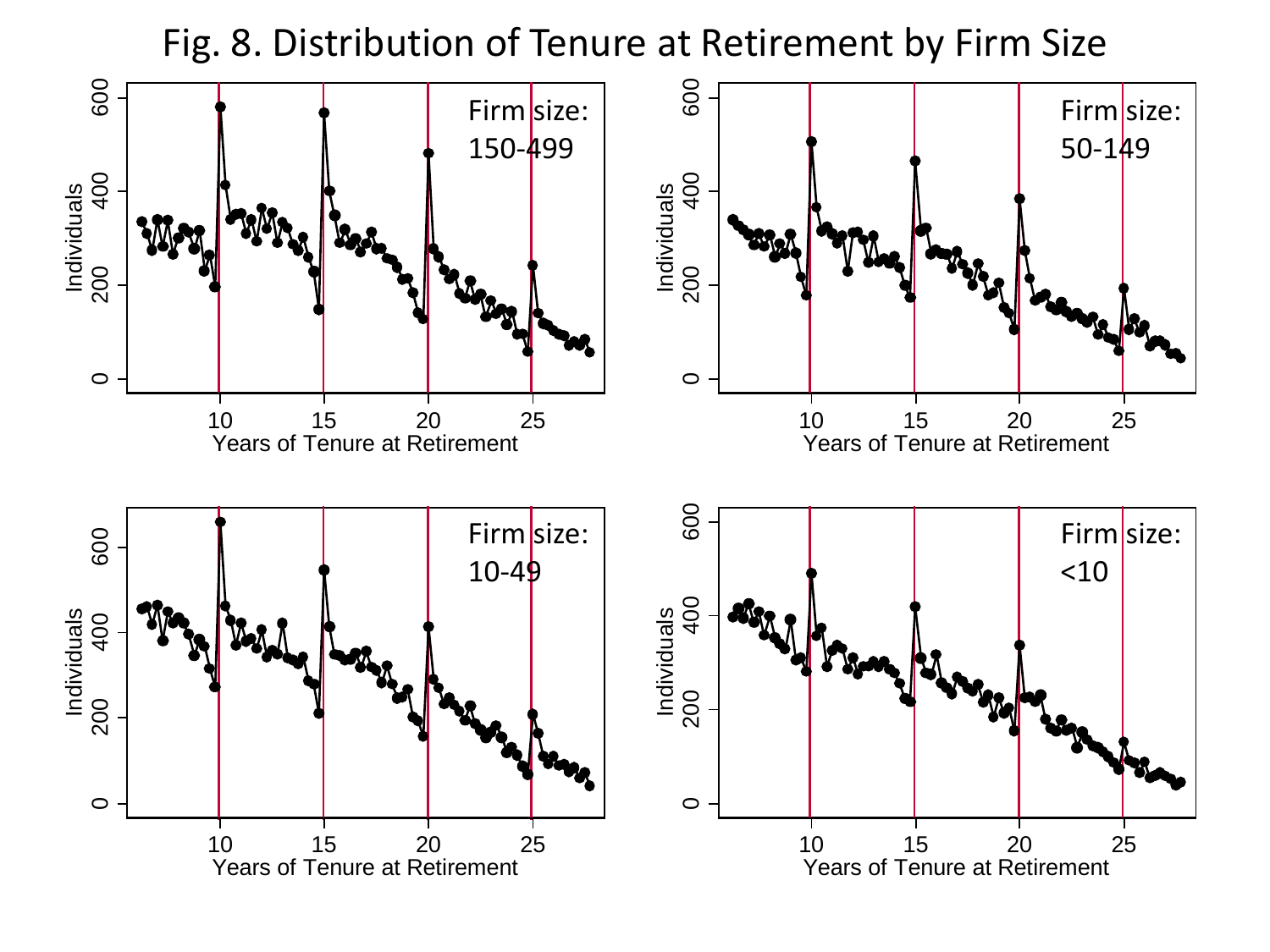Fig. 9. Retirement at Thresholds by Job Rigidity

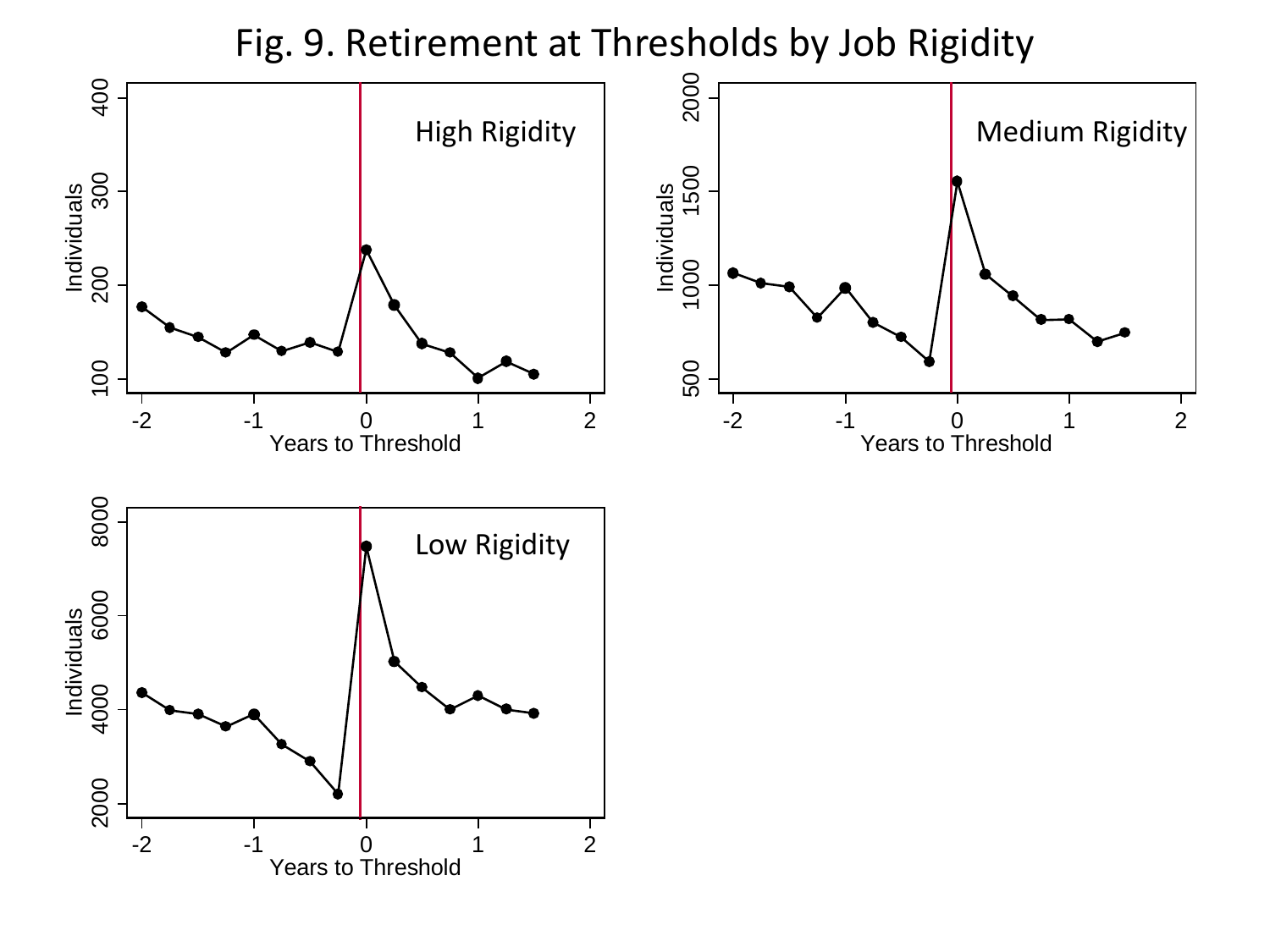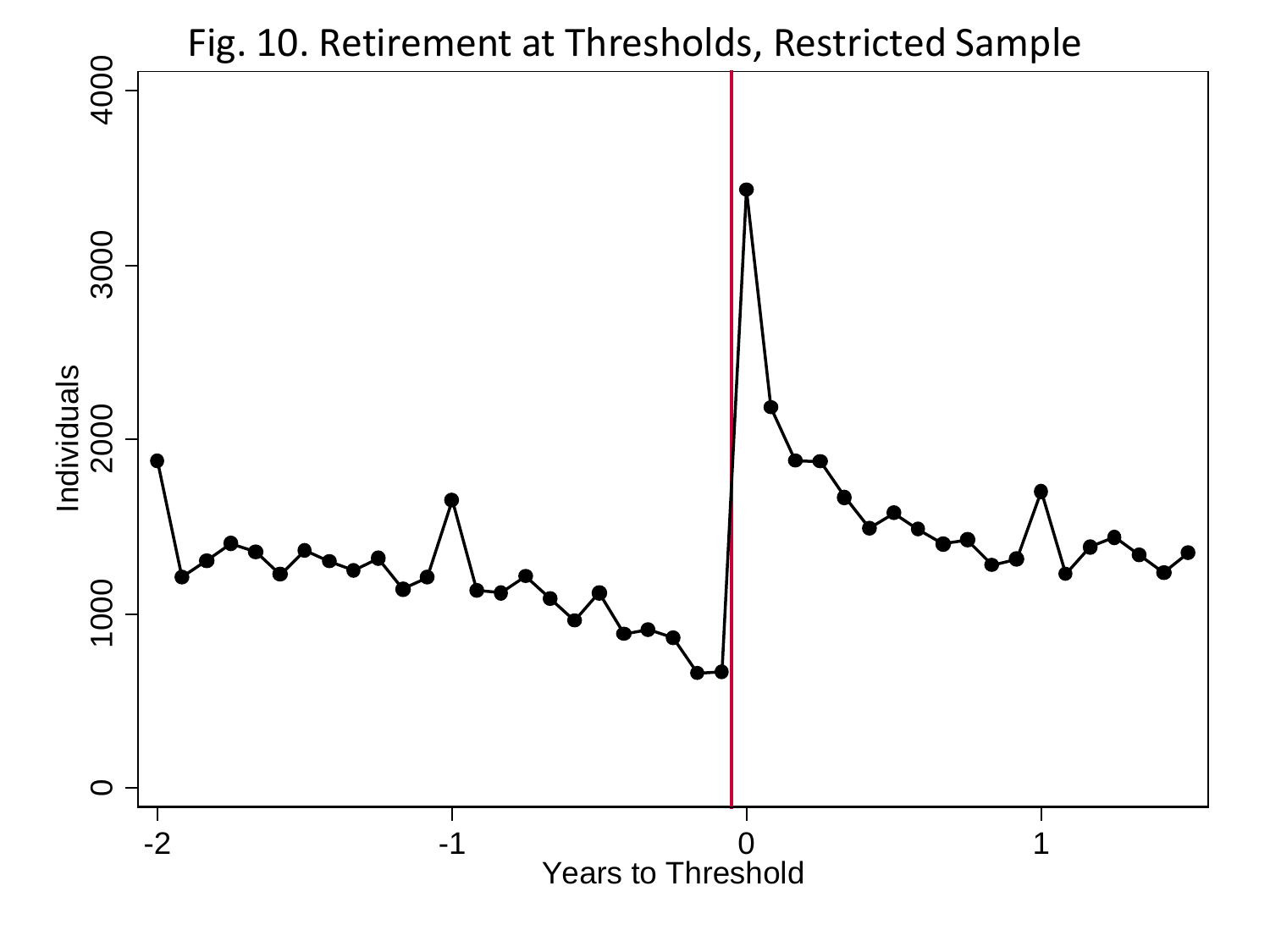Fig. 11. Optimal Retirement Choices with Severance Pay

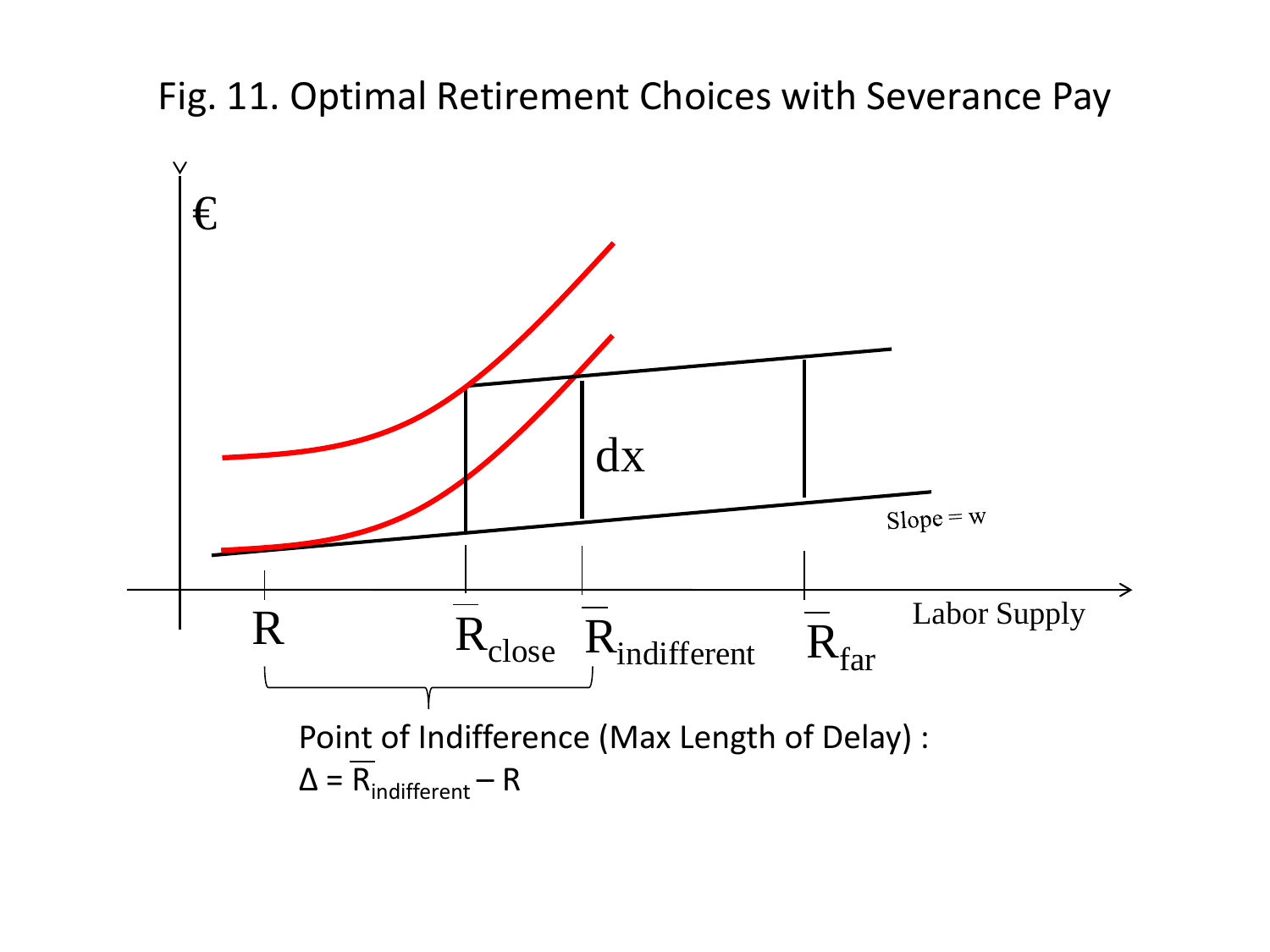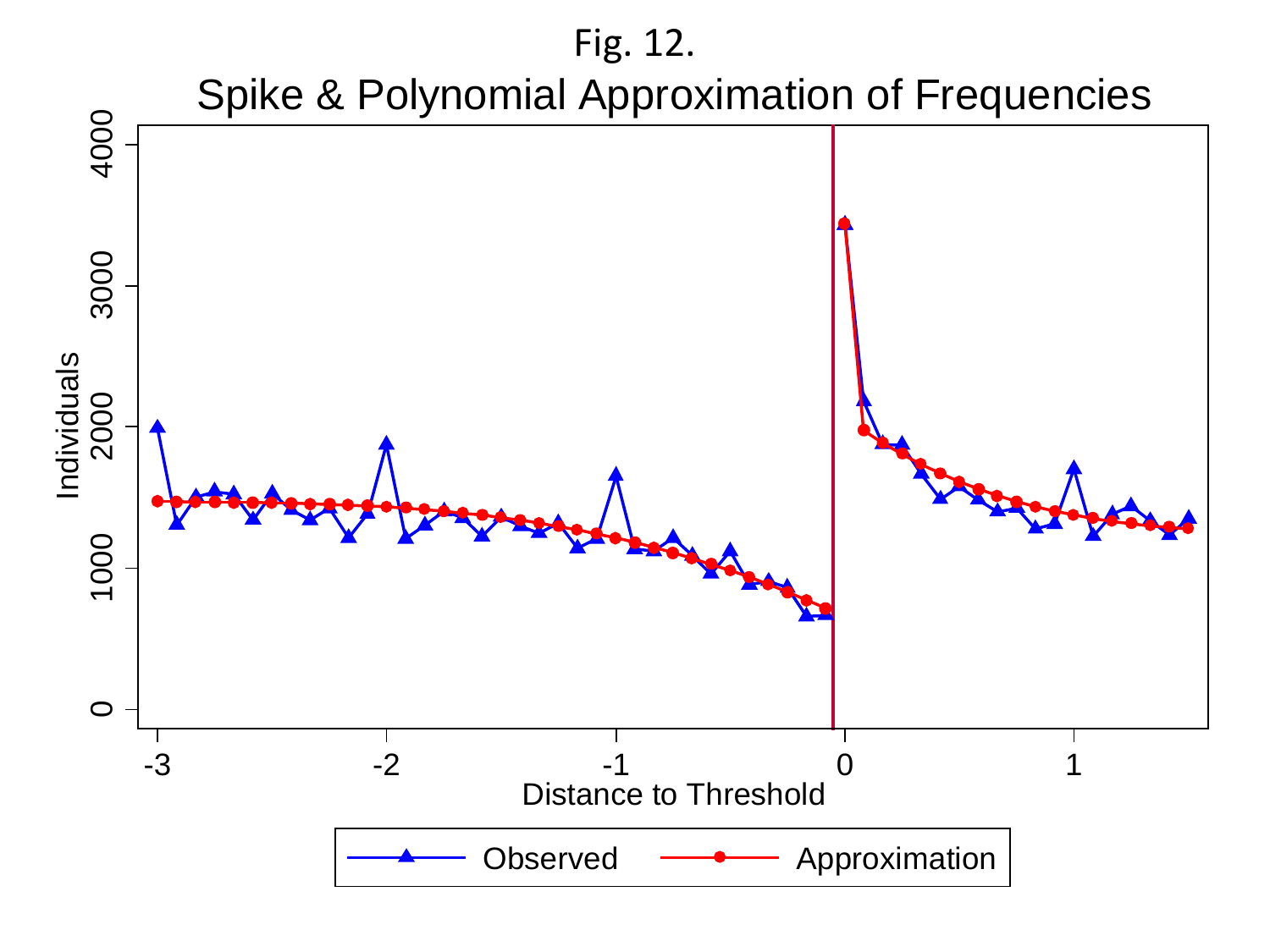# Actual vs. Counterfactual Frequencies Fig. 13.

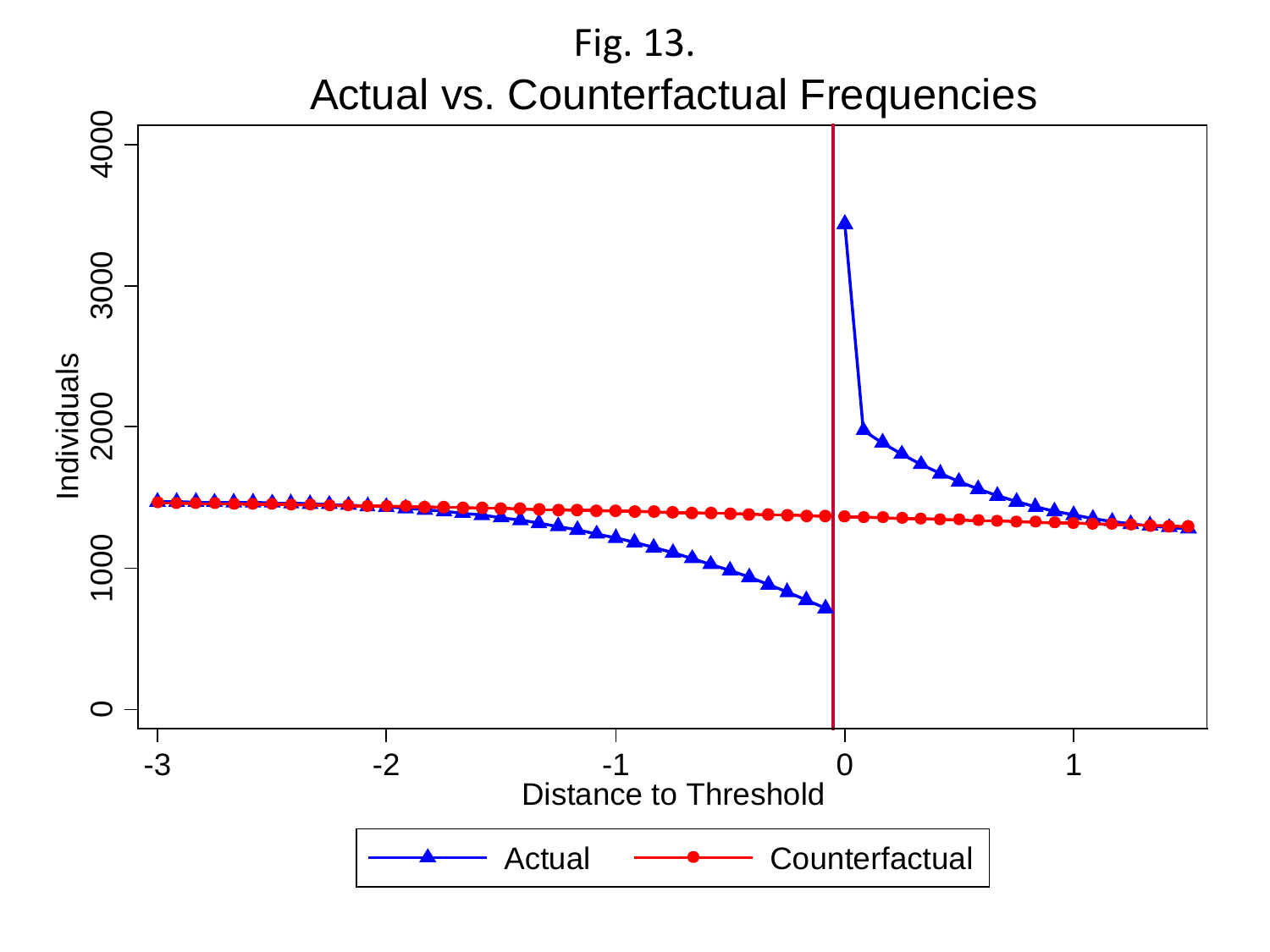Estimation Procedures Fig. 14.

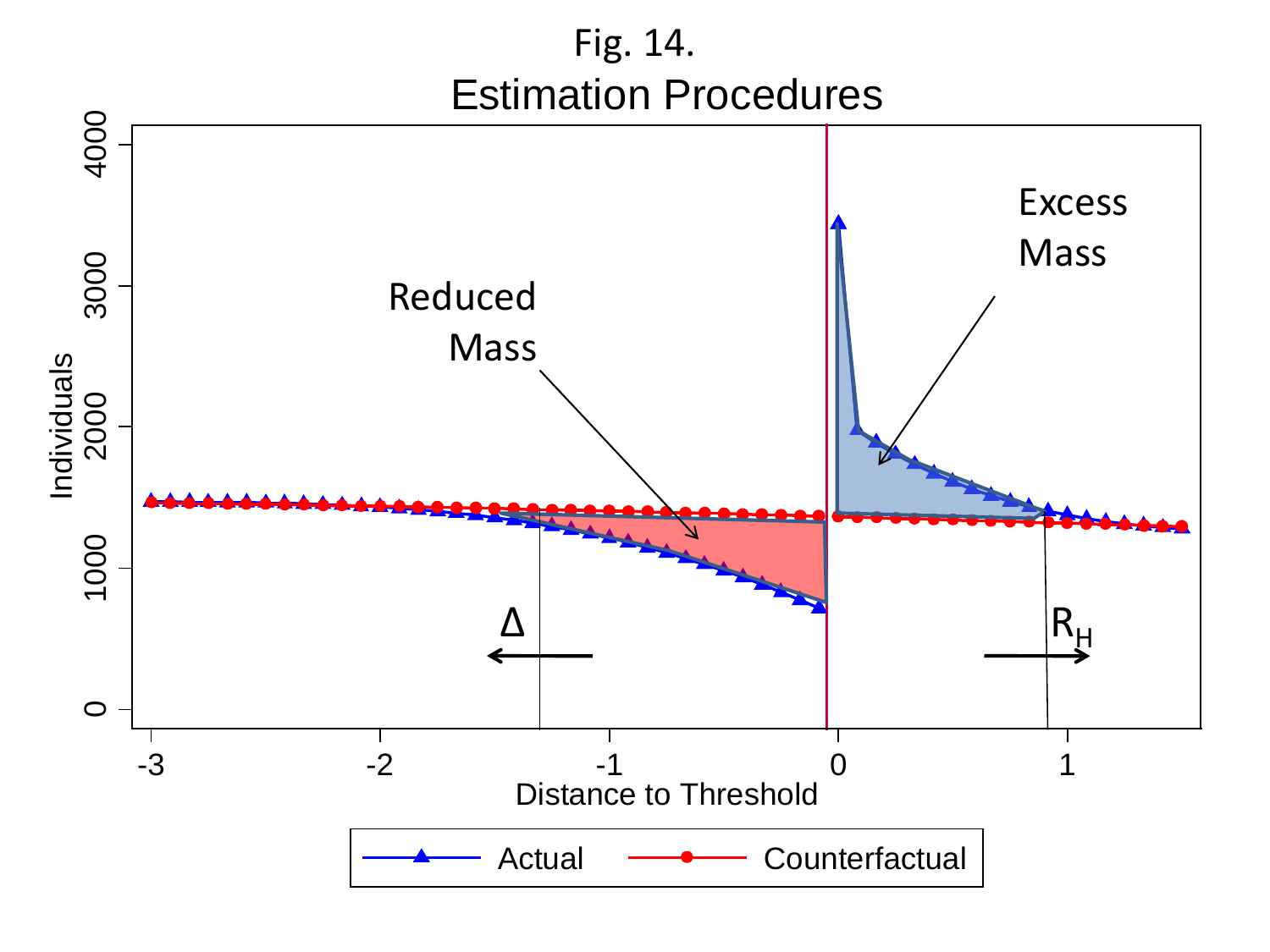# Fig. 15.

Elasticities by Point of Indifference & Amount of Sev. Pay